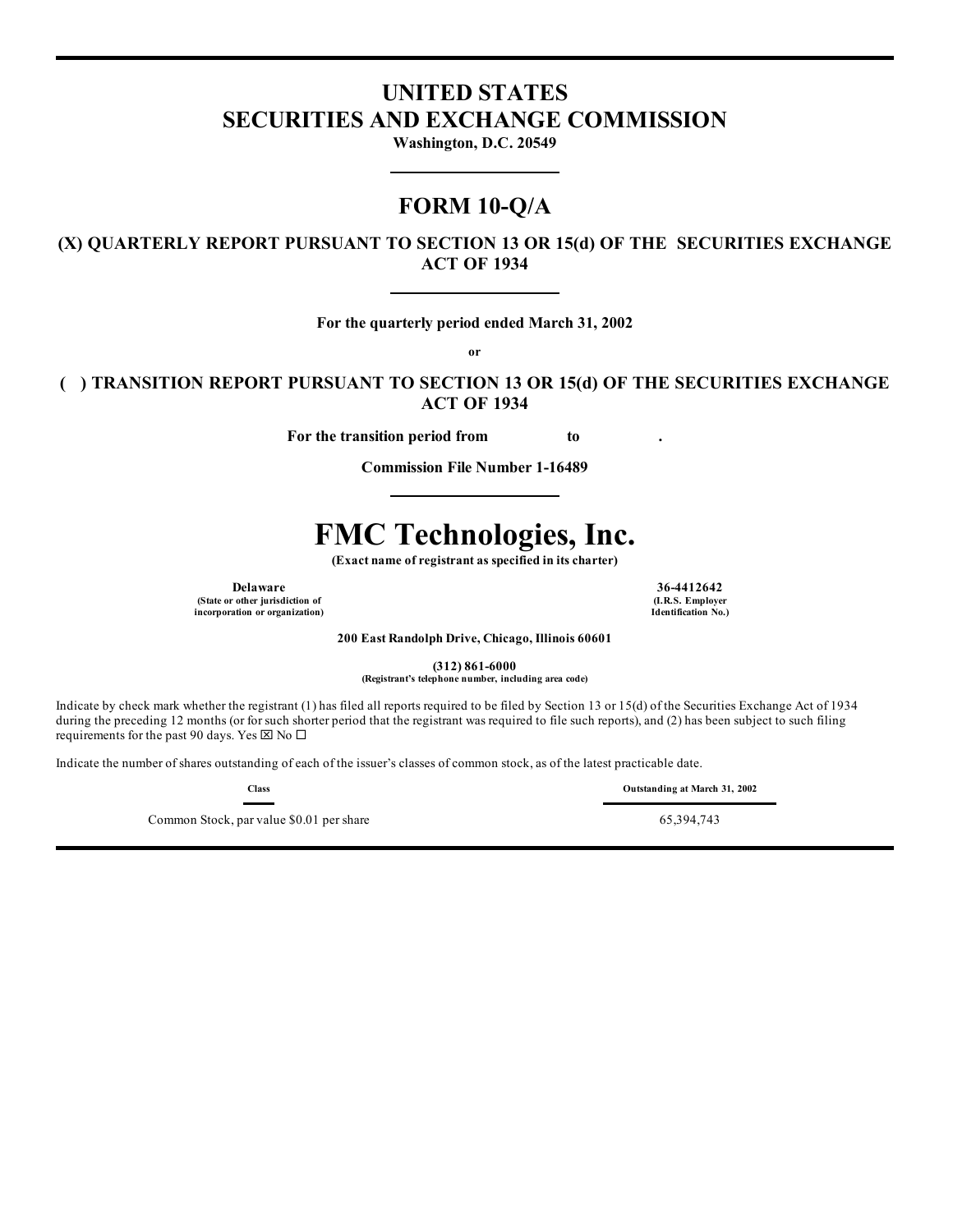#### **Explanatory Note**

Filed herewith on Form 10-Q/A is the Company's amended Form10-Q for the quarter ended March 31, 2002. We have filed this Form 10-Q/A to amend information included in Notes to the consolidated financial statements, specifically Note 7: Inventory, at March 31, 2002.

This document amends only Note 7 to the consolidated financial statements. There is no change to the Consolidated Statements of Income, the Consolidated Balance Sheets, the Consolidated Statements of Cash Flows or any other part of the document.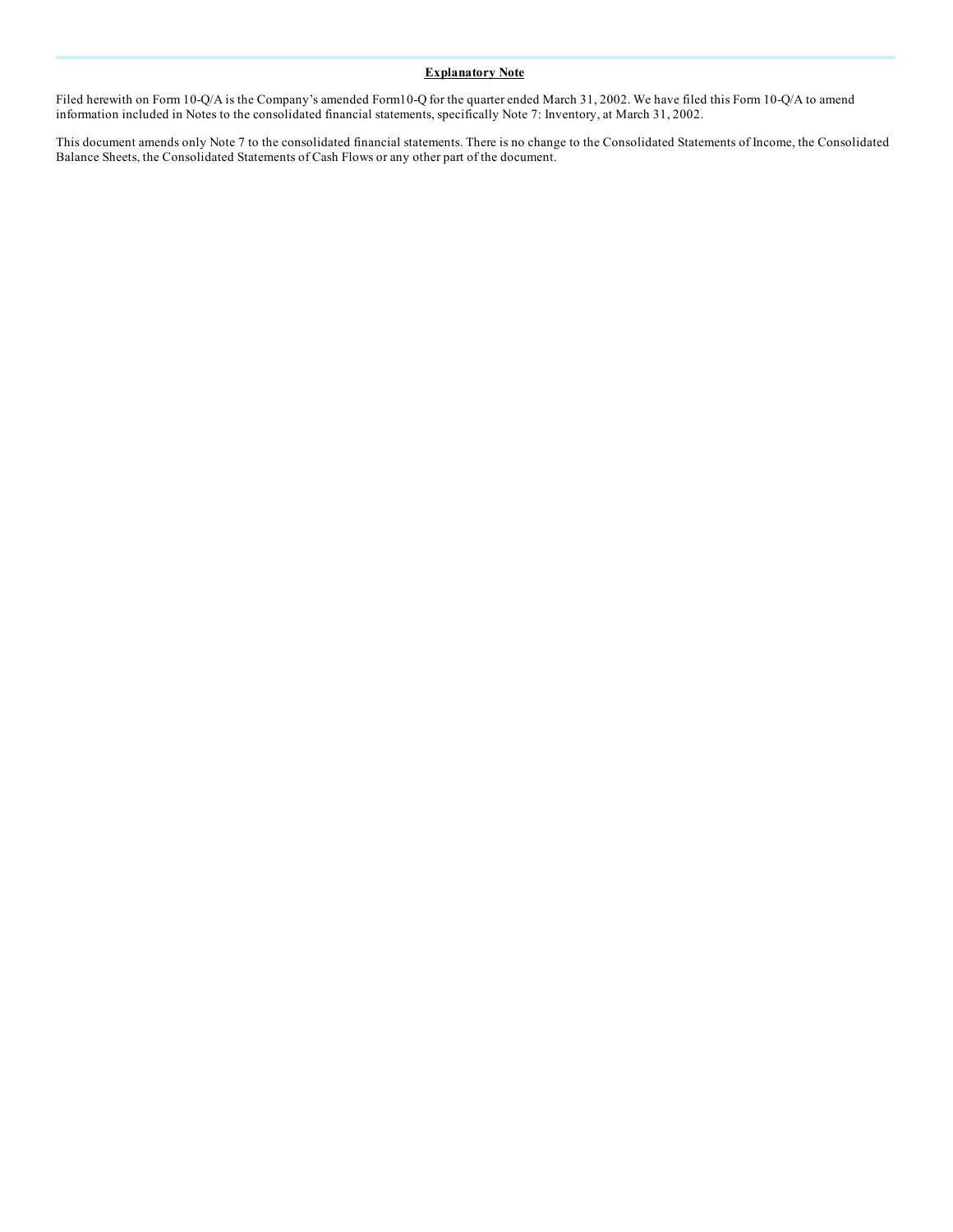# **PART I—FINANCIAL INFORMATION**

# **ITEM 1. FINANCIAL STATEMENTS**

# **FMC TECHNOLOGIES, INC. AND CONSOLIDATED SUBSIDIARIES**

# **CONSOLIDATED STATEMENTS OF INCOME (Unaudited) (In millions, except per share data)**

|                                                                                             |           | <b>Three Months Ended March</b><br>31 |
|---------------------------------------------------------------------------------------------|-----------|---------------------------------------|
|                                                                                             | 2002      | 2001                                  |
| Revenue                                                                                     | \$423.6   | \$429.4                               |
| Costs and expenses:                                                                         |           |                                       |
| Cost of sales or services                                                                   | 335.1     | 333.9                                 |
| Selling, general and administrative expense                                                 | 65.5      | 72.8                                  |
| Research and development expense                                                            | 11.9      | 13.1                                  |
| Asset impairments (Note 2)                                                                  |           | 1.3                                   |
| Restructuring and other charges (Note 2)                                                    |           | 9.2                                   |
|                                                                                             |           |                                       |
| Total costs and expenses                                                                    | 412.5     | 430.3                                 |
|                                                                                             |           |                                       |
| Income (loss) before minority interests, interest income, interest expense and income taxes | 11.1      | (0.9)                                 |
| Minority interests                                                                          | 0.6       |                                       |
| Interest income                                                                             | 0.4       | 0.5                                   |
| Interest expense                                                                            | 3.8       | 1.6                                   |
|                                                                                             |           |                                       |
| Income (loss) before income taxes                                                           | 7.1       | (2.0)                                 |
| Provision for income taxes (Note 3)                                                         | 2.1       | 1.6                                   |
|                                                                                             |           |                                       |
| Income (loss) before the cumulative effect of changes in accounting principles              | 5.0       | (3.6)                                 |
| Cumulative effect of changes in accounting principles, net of income taxes (Notes 4 and 6)  | (193.8)   | (4.7)                                 |
|                                                                                             |           |                                       |
| Net loss                                                                                    | \$(188.8) | (8.3)<br>\$                           |
|                                                                                             |           |                                       |

(continued)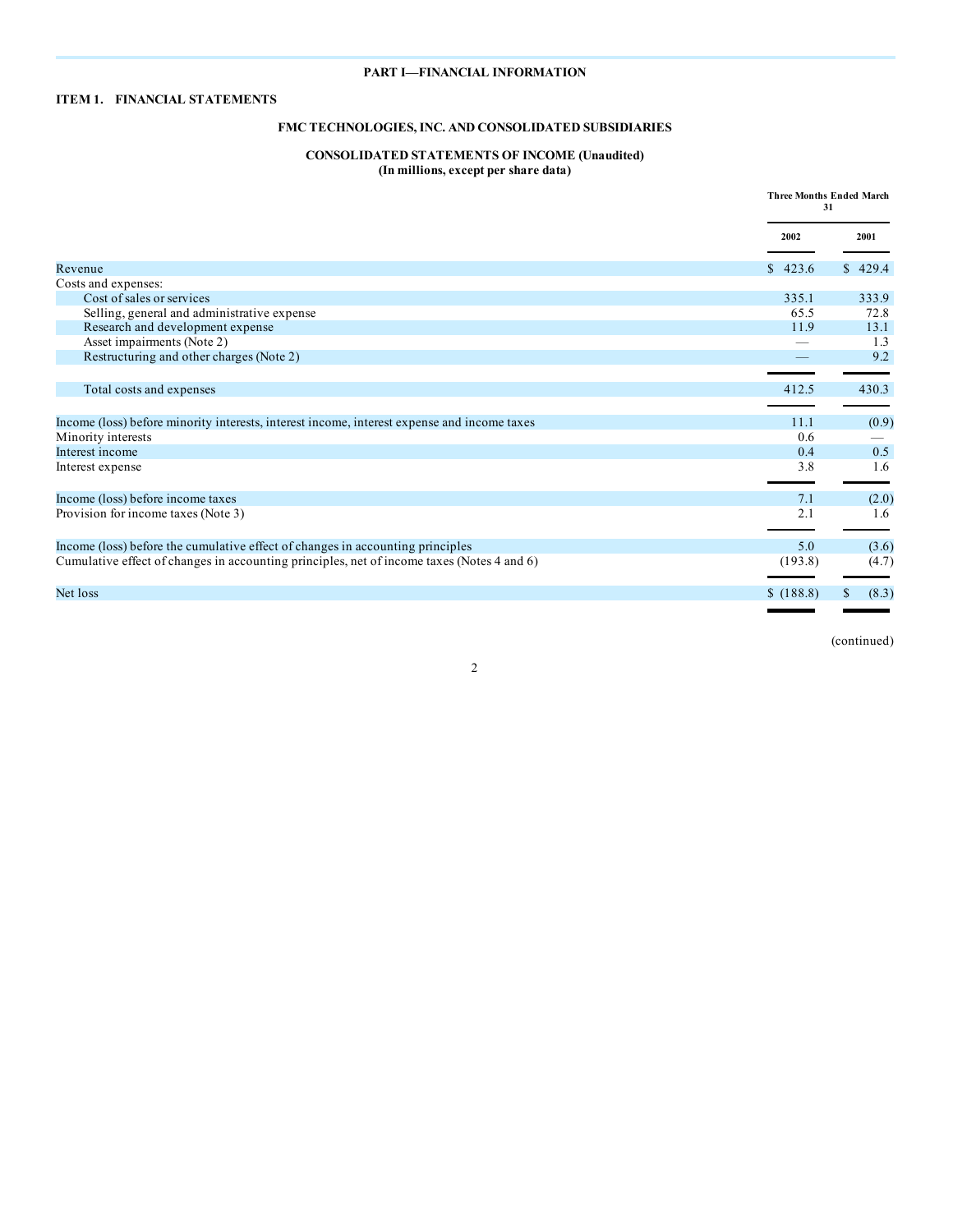#### **CONSOLIDATED STATEMENTS OF INCOME (Unaudited) (Continued) (In millions, except per share data)**

|                                                                           | <b>Three Months Ended</b><br>March 31 |
|---------------------------------------------------------------------------|---------------------------------------|
|                                                                           | 2002<br>2001                          |
| Basic and diluted earnings (loss) per common share (Note 5):              |                                       |
| Income before the cumulative effect of a change in accounting principle   | \$0.08                                |
| Cumulative effect of a change in accounting principle                     | (2.97)                                |
|                                                                           |                                       |
| Net loss per common share                                                 | \$(2.89)                              |
|                                                                           |                                       |
| Average number of shares used in net loss per share computation           | 65.2                                  |
|                                                                           |                                       |
| Pro forma basic and diluted earnings per common share (Note 5):           |                                       |
| Loss before the cumulative effect of a change in accounting principle     | \$ (0.06)                             |
| Cumulative effect of a change in accounting principle                     | (0.07)                                |
|                                                                           |                                       |
| Pro forma net loss per common share                                       | \$ (0.13)                             |
|                                                                           |                                       |
| Average number of shares used in pro forma net loss per share computation | 65.0                                  |
|                                                                           |                                       |

The accompanying notes are an integral part of the consolidated financial statements.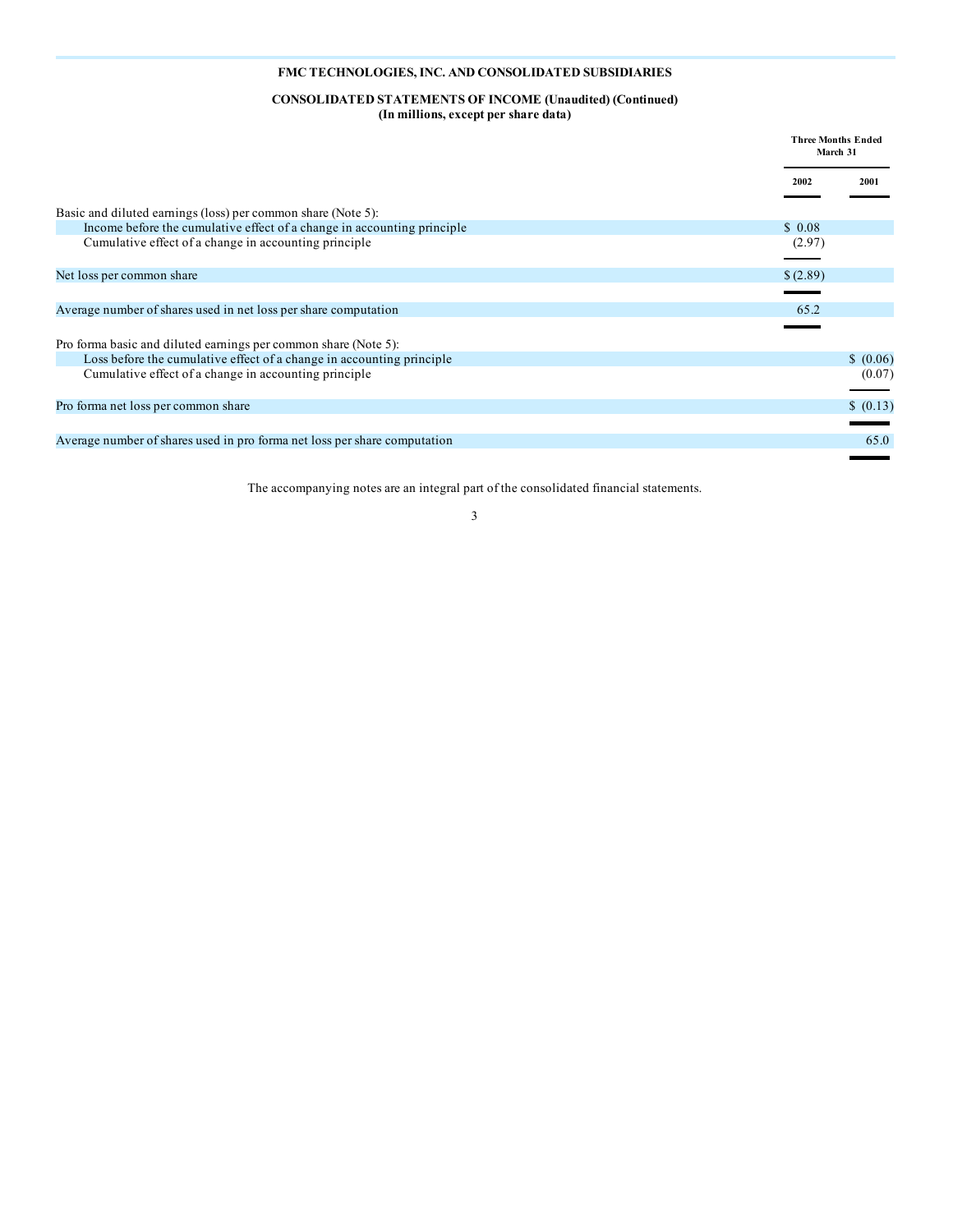# **CONSOLIDATED BALANCE SHEETS (In millions, except per share data)**

|                                                                                                               |               | March 31,<br>2002 |              | December 31, 2001 |
|---------------------------------------------------------------------------------------------------------------|---------------|-------------------|--------------|-------------------|
| Assets:                                                                                                       |               | (Unaudited)       |              |                   |
| Current assets:                                                                                               |               |                   |              |                   |
| Cash and cash equivalents                                                                                     | $\mathbf S$   | 2.2               | $\mathbf S$  | 28.0              |
| Trade receivables, net of allowances of \$9.3 in 2002 and \$9.2 in 2001                                       |               | 403.7             |              | 375.9             |
| Inventories                                                                                                   |               | 305.8             |              | 269.6             |
| Due from FMC Corporation, net                                                                                 |               | 4.0               |              | 4.7               |
| Other current assets                                                                                          |               | 71.1              |              | 62.5              |
| Deferred income taxes                                                                                         |               | 12.1              |              | 14.4              |
| Total current assets                                                                                          |               | 798.9             |              | 755.1             |
| Investments                                                                                                   |               | 28.2              |              | 27.1              |
| Property, plant and equipment, net of accumulated depreciation of \$357.1 in 2002 and \$349.5 in 2001         |               | 276.2             |              | 275.3             |
| Goodwill (Note 4)                                                                                             |               | 96.6              |              | 311.6             |
| Intangible assets, net (Note 4)                                                                               |               | 33.5              |              | 35.5              |
| Other assets                                                                                                  |               | 21.6              |              | 17.9              |
| Deferred income taxes                                                                                         |               | 34.8              |              | 15.4              |
|                                                                                                               |               |                   |              |                   |
| Total assets                                                                                                  | \$            | 1,289.8           | $\mathbf S$  | 1,437.9           |
| Liabilities and stockholders' equity:<br>Current liabilities:                                                 |               |                   |              |                   |
| Short-term debt                                                                                               | $\mathcal{S}$ | 78.6              | $\mathbb{S}$ | 78.8              |
| Accounts payable, trade and other                                                                             |               | 430.4             |              | 369.4             |
| Other current liabilities                                                                                     |               | 164.8             |              | 171.7             |
| Current portion of long-term debt                                                                             |               | 0.1               |              | 0.1               |
| Current portion of accrued pension and other postretirement benefits                                          |               | 21.1              |              | 19.0              |
| Income taxes payable                                                                                          |               | 30.7              |              | 41.8              |
| Total current liabilities                                                                                     |               | 725.7             |              | 680.8             |
| Long-term debt, less current portion                                                                          |               | 182.7             |              | 194.1             |
| Accrued pension and other postretirement benefits, less current portion                                       |               | 48.7              |              | 48.7              |
| Reserve for discontinued operations                                                                           |               | 21.7              |              | 23.4              |
| Other liabilities                                                                                             |               | 62.9              |              | 69.3              |
| Minority interests in consolidated companies                                                                  |               | 3.9               |              | 3.4               |
| Commitments and contingent liabilities (Notes 1 and 8)<br>Stockholders' equity:                               |               |                   |              |                   |
| Preferred stock, \$0.01 par value, 12.0 shares authorized in 2002 and 2001; no shares issued in 2002 or 2001  |               |                   |              |                   |
| Common stock, \$0.01 par value, 195.0 shares authorized in 2002 and 2001; 65.5 and 65.1 shares issued in 2002 |               |                   |              |                   |
| and 2001, respectively; 65.4 and 65.0 shares outstanding in 2002 and 2001, respectively                       |               | 0.7               |              | 0.7               |
| Common stock held in employee benefit trust, at cost, 0.1 shares in 2002 and 2001                             |               | (1.5)             |              | (1.2)             |
| Capital in excess of par value of common stock                                                                |               | 529.8             |              | 523.0             |
| Retained earnings (deficit)                                                                                   |               | (146.5)           |              | 42.3              |
| Accumulated other comprehensive loss                                                                          |               | (138.3)           |              | (146.6)           |
| Total stockholders' equity                                                                                    |               | 244.2             |              | 418.2             |
|                                                                                                               |               |                   |              |                   |
| Total liabilities and stockholders' equity                                                                    | $\mathbb{S}$  | 1,289.8           | $\mathbb{S}$ | 1,437.9           |

The accompanying notes are an integral part of the consolidated financial statements.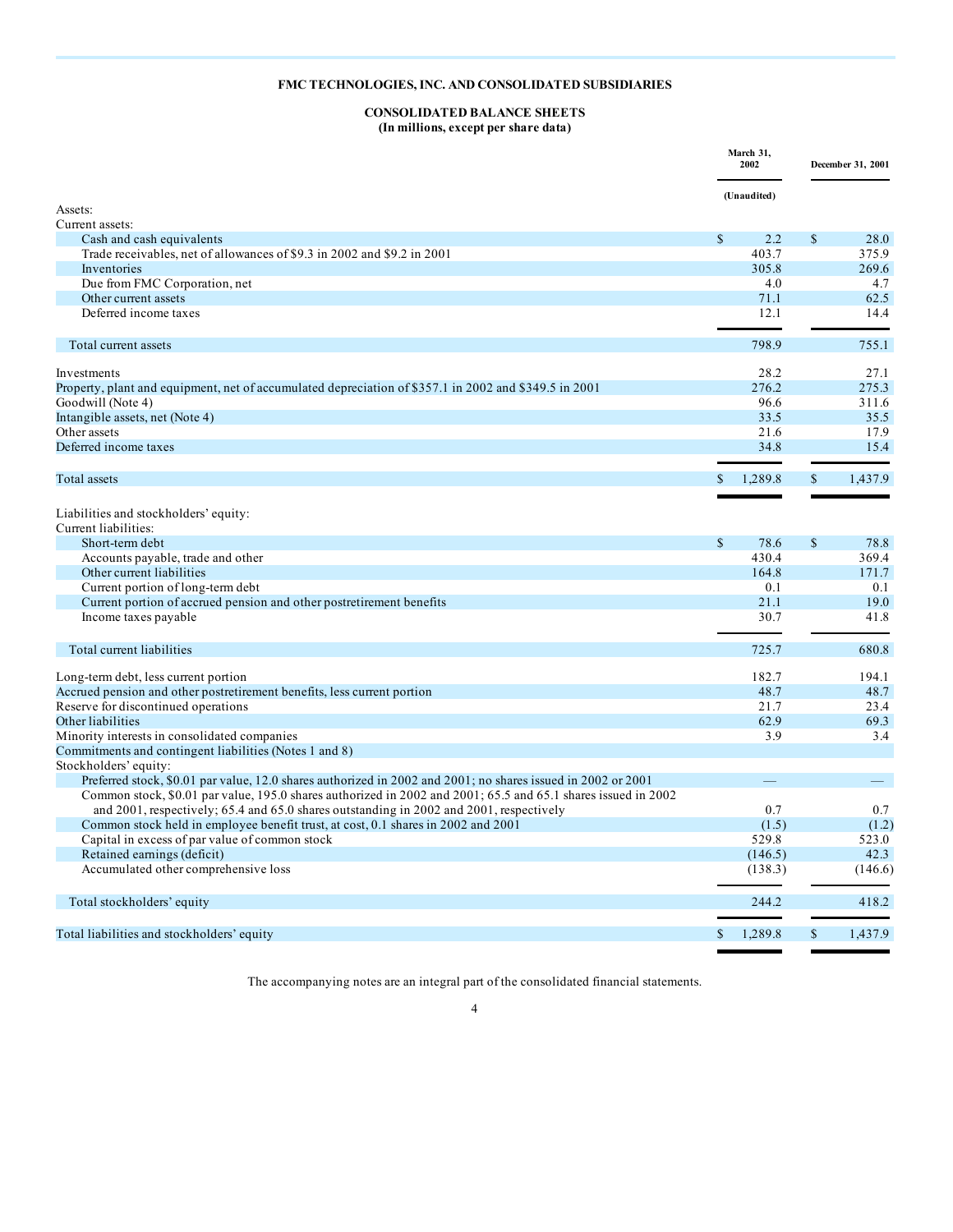# **CONSOLIDATED STATEMENTS OF CASH FLOWS (Unaudited)**

**(In millions)**

|                                                                                                                             | <b>Three Months Ended</b><br>March 31 |                       |
|-----------------------------------------------------------------------------------------------------------------------------|---------------------------------------|-----------------------|
|                                                                                                                             | 2002                                  | 2001                  |
| Cash provided (required) by operating activities of continuing operations:                                                  |                                       |                       |
| Income (loss) before the cumulative effect of changes in accounting principles                                              | $\mathbb{S}^-$<br>5.0                 | <sup>S</sup><br>(3.6) |
| Adjustments to reconcile income (loss) before the cumulative effect of changes in accounting principles to cash required by |                                       |                       |
| operating activities of continuing operations:                                                                              |                                       |                       |
| Depreciation and amortization                                                                                               | 11.8                                  | 14.4                  |
| Asset impairments (Note 2)                                                                                                  |                                       | 1.3                   |
| Restructuring and other charges (Note 2)                                                                                    |                                       | 9.2                   |
| Amortization of employee benefit plan costs                                                                                 | 3.3                                   | 1.4                   |
| Settlement of derivative contracts                                                                                          |                                       | (3.8)                 |
| Deferred income taxes                                                                                                       | (12.0)                                | (3.3)                 |
| Other                                                                                                                       | 1.2                                   | (0.1)                 |
| Changes in operating assets and liabilities:                                                                                |                                       |                       |
| Trade receivables, net                                                                                                      | (27.7)                                | 18.5                  |
| Repurchase of securitized receivables                                                                                       |                                       | (5.2)                 |
| Inventories                                                                                                                 | (37.2)                                | (24.5)                |
| Other current assets and other assets                                                                                       | (10.7)                                | (35.1)                |
| Accounts payable (including advance payments), accrued and other current liabilities and other liabilities                  | 61.4                                  | 10.0                  |
| Income taxes payable                                                                                                        | 5.3                                   | (0.8)                 |
| Accrued pension and other postretirement benefits, net                                                                      | (1.2)                                 | (0.6)                 |
|                                                                                                                             |                                       |                       |
| Cash required by operating activities of continuing operations                                                              | (0.8)<br><sup>\$</sup>                | \$ (22.2)             |

5

(continued)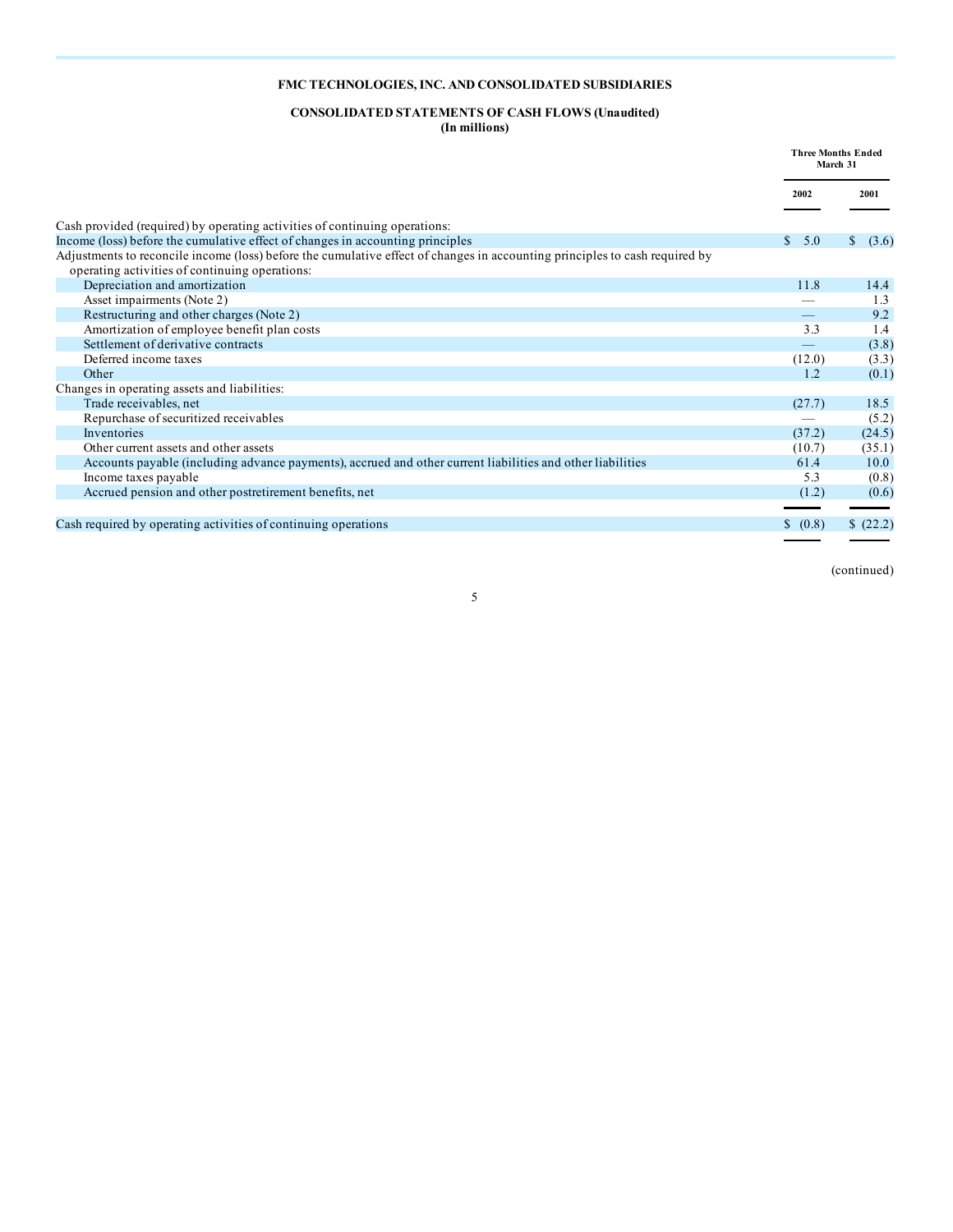# **CONSOLIDATED STATEMENTS OF CASH FLOWS (Unaudited) (Continued) (In millions)**

|                                                                                   |            | <b>Three Months Ended</b><br>March 31 |
|-----------------------------------------------------------------------------------|------------|---------------------------------------|
|                                                                                   | 2002       | 2001                                  |
| Cash required by operating activities of continuing operations                    | \$ (0.8)   | \$(22.2)                              |
| Cash required by discontinued operations                                          | (1.7)      | (1.5)                                 |
| Cash provided (required) by investing activities:                                 |            |                                       |
| Capital expenditures                                                              | (12.5)     | (12.8)                                |
| Proceeds from disposal of property, plant and equipment and sale-leasebacks       | 1.7        | 5.3                                   |
| Increase in investments                                                           | (1.1)      | (0.4)                                 |
| Cash required by investing activities                                             | (11.9)     | (7.9)                                 |
| Cash provided (required) by financing activities:                                 |            |                                       |
| Net decrease in short-term debt                                                   | (0.3)      | (9.4)                                 |
| Repayments of long-term debt                                                      | (11.5)     |                                       |
| Issuances of common stock, net of common stock acquired for employee benefit plan | 0.6        |                                       |
| Net contributions from FMC Corporation (Note 1)                                   |            | 35.5                                  |
| Cash provided (required) by financing activities                                  | (11.2)     | 26.1                                  |
| Effect of exchange rate changes on cash and cash equivalents                      | (0.2)      | (0.3)                                 |
|                                                                                   |            |                                       |
| Decrease in cash and cash equivalents                                             | (25.8)     | (5.8)                                 |
| Cash and cash equivalents, beginning of period                                    | 28.0       | 17.8                                  |
| Cash and cash equivalents, end of period                                          | 2.2<br>S.  | \$12.0                                |
| Supplemental disclosures of cash flow information:                                |            |                                       |
| Cash paid for interest (net of capitalized interest)                              | 3.6<br>S.  | \$<br>1.5                             |
| Cash paid for income taxes                                                        | 4.1<br>\$. | 0.9<br>\$.                            |
| Supplemental schedule of non-cash activities:                                     |            |                                       |
| Issuance of restricted stock                                                      | \$.<br>5.9 | \$.                                   |

The accompanying notes are an integral part of the consolidated financial statements.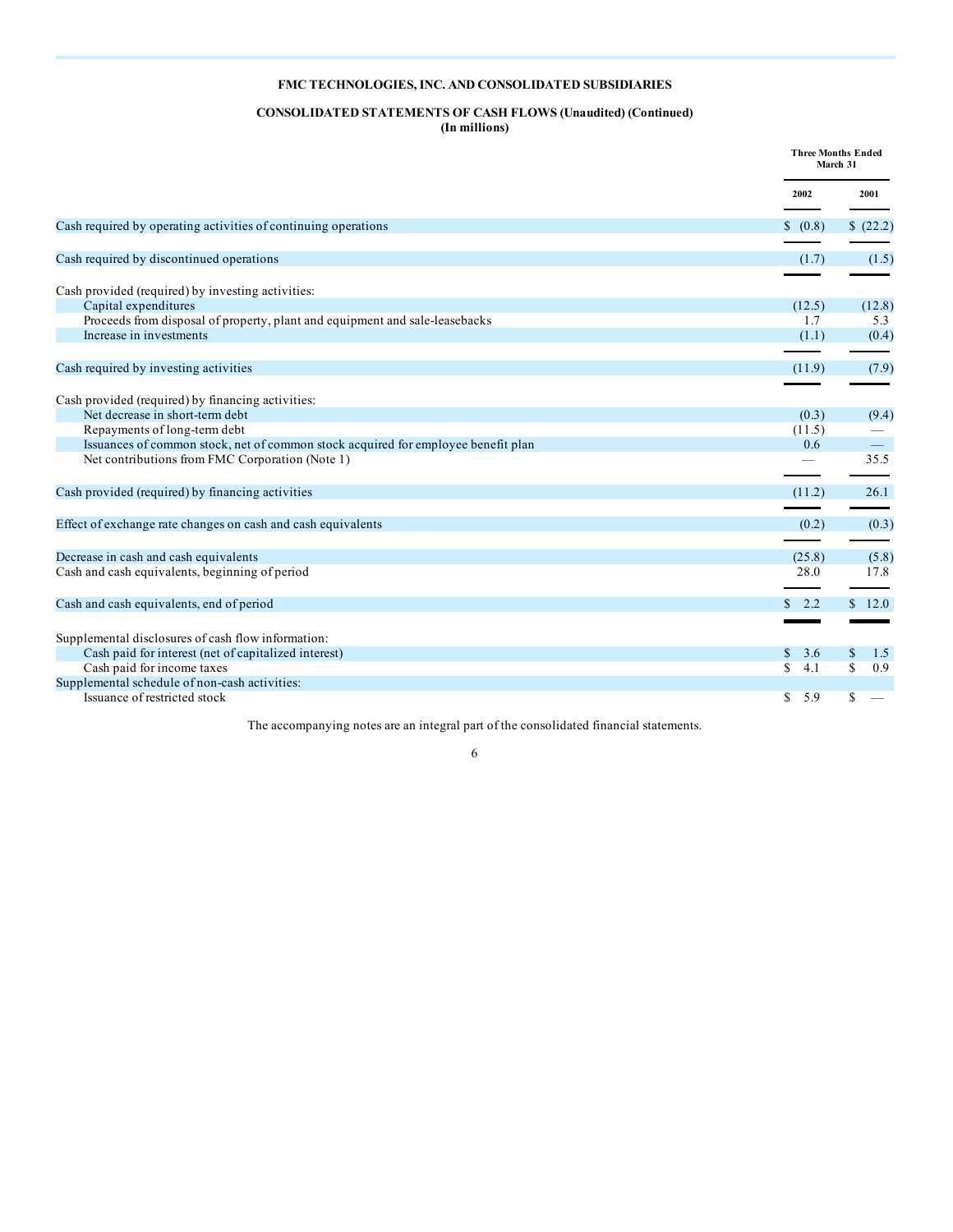#### **NOTES TO CONSOLIDATED FINANCIAL STATEMENTS (Unaudited)**

#### **Note 1: Formation of Business and Basis of Presentation**

On October 31, 2000, FMC Corporation announced its intention to reorganize its Energy Systems and Food and Transportation Systems businesses as a new company, FMC Technologies, Inc. ("FMC Technologies," or the "Company"). FMC Technologies was incorporated in Delaware on November 13, 2000, and was a wholly owned subsidiary of FMC Corporation until its initial public offering on June 14, 2001, when it sold 17.0% of its common stock.

Through May 31, 2001, FMC Corporation operated the businesses of FMC Technologies as internal units of FMC Corporation through various divisions and subsidiaries, or through investments in unconsolidated affiliates. As a result, the Company's financial statements for periods prior to June 1, 2001, were carved out from the consolidated financial statements of FMC Corporation using the historical results of operations and bases of the assets and liabilities of the transferred businesses. As of June 1, 2001, FMC Corporation contributed to FMC Technologies substantially all of the assets and liabilities of, and its interests in, the businesses that comprise FMC Technologies, Inc. and consolidated subsidiaries with the remainder transferred shortly thereafter (the "Contribution").

For periods prior to June 1, 2001, the financial information presented may not necessarily be indicative of what the financial position, operating results or cash flows would have been had the Company been a separate, stand-alone entity during the periods presented. Prior to June 1, 2001, the Company's cash resources were managed under a centralized system wherein receipts were deposited to the corporate accounts of FMC Corporation and disbursements were centrally funded. Accordingly, settlement of certain assets and liabilities arising from common services or activities provided by FMC Corporation and certain related-party transactions were reflected as net equity contributions from or distributions to FMC Corporation through May 31, 2001. Beginning June 1, 2001, the Company began retaining its own earnings and generally began managing its cash separately from FMC Corporation.

On December 31, 2001, FMC Corporation distributed its remaining 83.0% ownership of FMC Technologies' common stock to FMC Corporation shareholders in the form of a dividend. Each FMC Corporation shareholder of record as of December 12, 2001, received a dividend of approximately 1.72 shares of FMC Technologies' common stock for each share of FMC Corporation common stock.

The Separation and Distribution Agreement ("SDA") contains the key provisions relating to the separation of the Company's businesses from those of FMC Corporation. Under the terms of the SDA, FMC Corporation and FMC Technologies are required to complete a "true-up" process involving a transfer of funds based upon a specific formula. At December 31, 2001, the Company had recorded a net receivable from FMC Corporation of \$4.7 million based upon this calculation. This amount was paid to the Company by FMC Corporation during the first quarter of 2002. Amounts paid to or received from FMC Corporation under the "true up" calculation are subject to final review by both parties.

At March 31, 2002, \$4.0 million due from FMC Corporation recorded on the consolidated balance sheets reflects amounts due under a Transition Services Agreement ("TSA") entered into by the Company and FMC Corporation. The TSA governs the provision by FMC Corporation to FMC Technologies and by FMC Technologies to FMC Corporation of support services. The terms of these services are expected to expire on various dates up to December 31, 2002, subject to exceptions.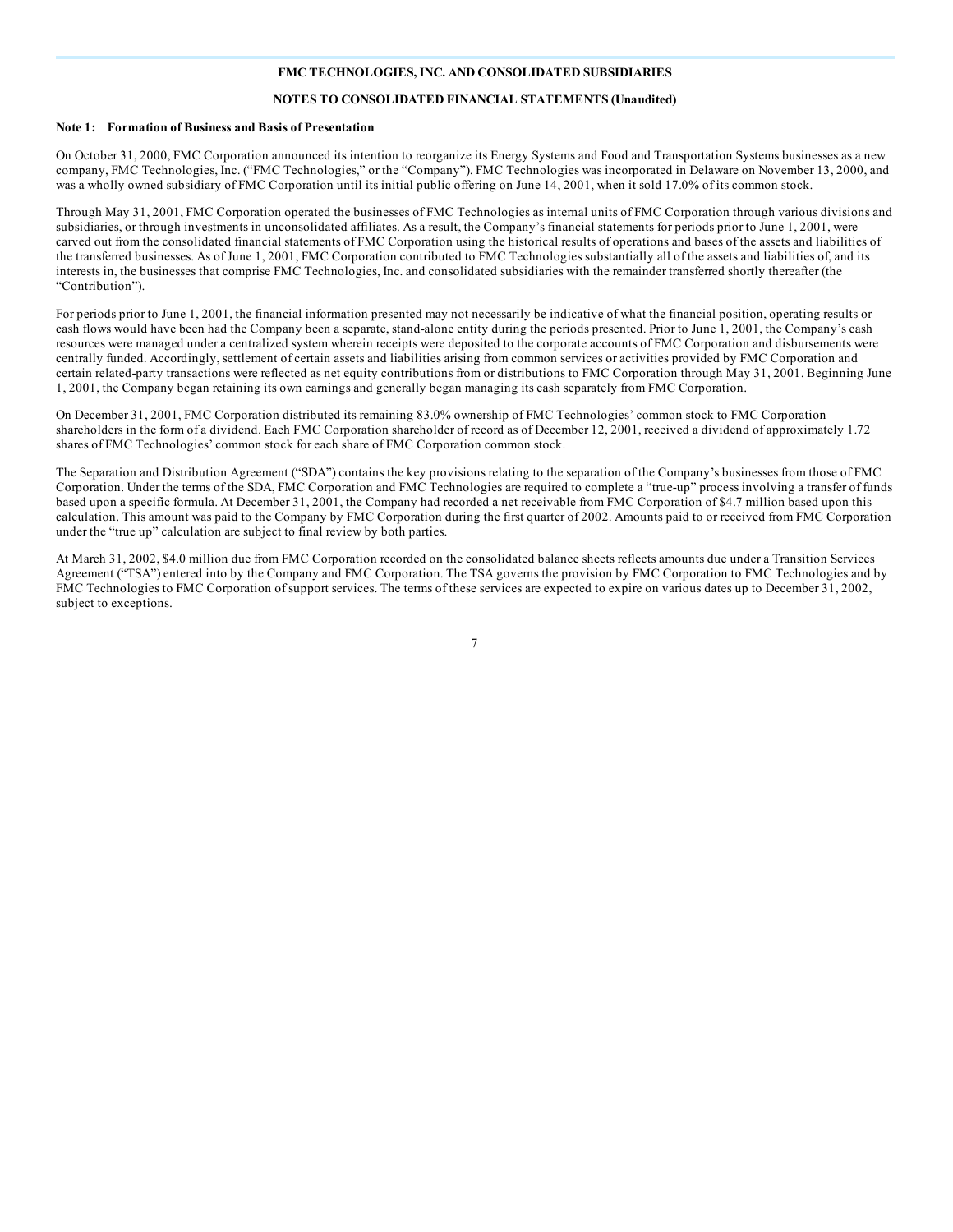#### **NOTES TO CONSOLIDATED FINANCIAL STATEMENTS (Unaudited)—(Continued)**

In the opinion of management, these consolidated financial statements have been prepared in conformity with accounting principles generally accepted in the United States applicable to interim period financial statements and reflect all adjustments necessary for a fair statement of the Company's results of operations and cash flows for the interim periods ended March 31, 2002 and 2001, and of its financial position as of March 31, 2002. All such adjustments are of a normal recurring nature. The results of operations for the three-month periods ended March 31, 2002 and 2001, are not necessarily indicative of the results of operations for the full year.

#### **Note 2: Asset Impairment, Restructuring and Other Charges**

In the first quarter of 2001, FMC Technologies recorded asset impairments and restructuring and other charges of \$10.5 million before taxes (\$6.5 million after taxes). Included in this amount is an asset impairment charge of \$1.3 million, required to write off goodwill associated with a small FoodTech product line that the Company chose not to develop further. Of the \$9.2 million restructuring charge, \$5.2 million related to planned reductions in force of 91 individuals in the Energy Processing Systems businesses, \$2.5 million related to planned reductions in force of 72 positions in the FoodTech businesses, and \$1.5 million related to a planned plant closing and restructuring of an Airport Systems facility, including 73 planned workforce reductions. Restructuring spending of \$2.2 million and \$1.1 million related to the 2001 programs occurred during the three months ended March 31, 2002 and March 31, 2001, respectively.

The remaining liability for restructuring activities was related to FoodTech and Energy Processing Systems and amounted to \$2.1 million at March 31, 2002. The liability for restructuring activities was \$4.3 million at December 31, 2001. At March 31, 2002, there were a total of 35 remaining reductions in force, all of which are expected to occur before September 30, 2002.

#### **Note 3: Income Taxes**

The provision for income taxes for the three months ended March 31, 2001, was prepared as if FMC Technologies were a stand-alone entity filing a separate tax return.

During the first quarter of 2001, in connection with the Contribution, an income tax provision of \$3.3 million was recorded related to the repatriation of offshore earnings and the reorganization of FMC Technologies' worldwide entities. This income tax charge is included in the provision for income taxes for the first quarter of 2001.

#### **Note 4: New Accounting Pronouncements**

On January 1, 2002, the Company adopted the provisions of Statement of Financial Accounting Standards ("SFAS") No. 142, "Goodwill and Other Intangible Assets." SFAS No. 142 provides new guidance on the initial recognition and measurement of intangible assets acquired individually or as part of a group of other assets not constituting a business. SFAS No. 142 also addresses the subsequent accounting for and continuing valuation of goodwill and other intangible assets. During the first quarter of 2002, the Company completed the goodwill impairment testing that is required upon adoption of SFAS No. 142. As a result, the Company recognized a goodwill impairment loss of \$193.8 million, net of an income tax benefit of \$21.2 million, as a cumulative effect of a change in accounting principle measured as of January 1, 2002.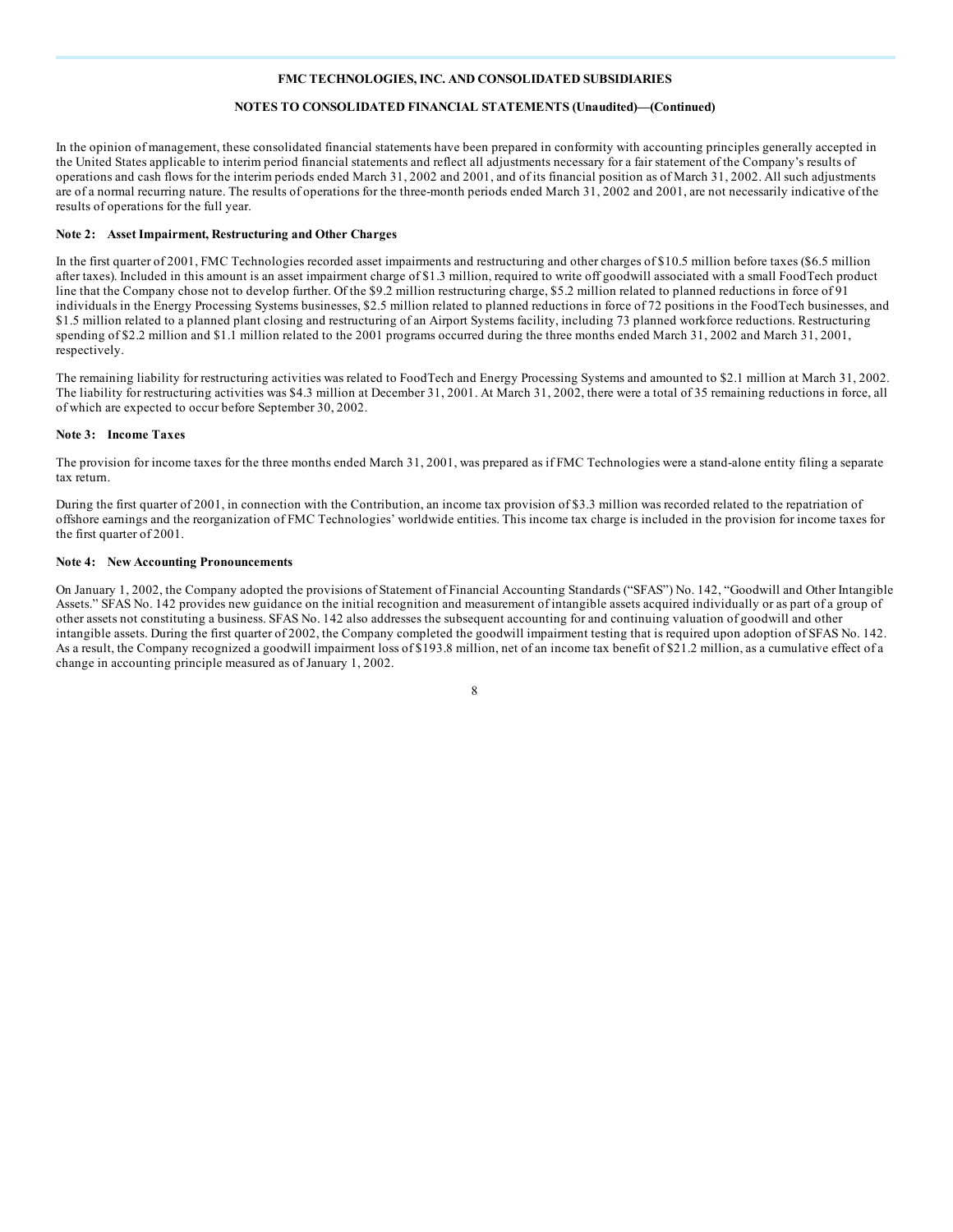#### **NOTES TO CONSOLIDATED FINANCIAL STATEMENTS (Unaudited)—(Continued)**

#### *Intangible assets*

All of the Company's acquired intangible assets are subject to amortization and, where applicable, foreign currency translation adjustments. During the first quarter of 2002, the Company recorded \$0.6 million in amortization expense related to intangible assets. The Company estimates that amortization of intangible assets will be \$1.6 million for the remainder of 2002. During the years 2003 through 2007, annual amortization expense is expected to be \$2.2 million. No impairment losses related to these identifiable intangible assets were required to be recognized as a result of implementing SFAS No. 142.

The components of intangible assets were as follows:

|                         | As of March 31, 2002 |                                                         |    | As of December 31, 2001  |               |                             |               |      |
|-------------------------|----------------------|---------------------------------------------------------|----|--------------------------|---------------|-----------------------------|---------------|------|
|                         |                      | Gross carrying<br>Accumulated<br>Amortization<br>amount |    | Gross carrying<br>amount |               | Accumulated<br>Amortization |               |      |
|                         |                      |                                                         |    |                          | (In millions) |                             |               |      |
| Customer related        | <sup>\$</sup>        | 16.6                                                    | \$ | 4.0                      | \$            | 16.9                        | <sup>\$</sup> | 3.7  |
| Patents                 |                      | 20.0                                                    |    | 11.5                     |               | 20.3                        |               | 11.0 |
| Trademarks              |                      | 15.9                                                    |    | 3.5                      |               | 16.2                        |               | 3.2  |
|                         |                      |                                                         |    |                          |               |                             |               |      |
| Total intangible assets | \$                   | 52.5                                                    | S  | 19.0                     | $\mathbb{S}$  | 53.4                        | <sup>\$</sup> | 17.9 |
|                         |                      |                                                         |    |                          |               |                             |               |      |

#### *Goodwill*

During the first quarter of 2002, the carrying amount of goodwill was reduced by the impairment loss recognized upon adoption of the new accounting standard. The reported pretax loss of \$215.0 million (\$193.8 million after tax) related to FoodTech (\$117.4 million before tax (\$98.3 million after tax)) and Energy Processing Systems (\$97.6 million before tax (\$95.5 million after tax)) and is reflected as a cumulative effect of a change in accounting principle. There were no other additions or reductions in the carrying value of goodwill recognized during the quarter ended March 31, 2002.

The impairment loss was calculated at the reporting unit level, and represents the excess of the carrying value of reporting unit goodwill over its implied fair value. The implied fair value was determined by a two-step process. The first compared the fair value of the reporting unit (measured as the present value of expected future cash flows) to its carrying amount. If the fair value of the reporting unit was less than its carrying amount, the fair value of the reporting unit was allocated to its assets and liabilities to determine the implied fair value of goodwill, which was used to measure the impairment loss. All of the Company's reporting units were tested for impairment during the first quarter of 2002.

The carrying amount of goodwill by business segment as of March 31, 2002, was as follows:

|                                  | March 31,<br>2002  |      |
|----------------------------------|--------------------|------|
|                                  | (In millions)      |      |
| <b>Energy Production Systems</b> | \$                 | 60.5 |
| <b>Energy Processing Systems</b> |                    | 17.0 |
| Subtotal Energy Systems          |                    | 77.5 |
| FoodTech                         |                    | 15.0 |
| <b>Airport Systems</b>           |                    | 4.1  |
|                                  |                    |      |
| Total goodwill                   | $\mathbf{\hat{S}}$ | 96.6 |
|                                  |                    |      |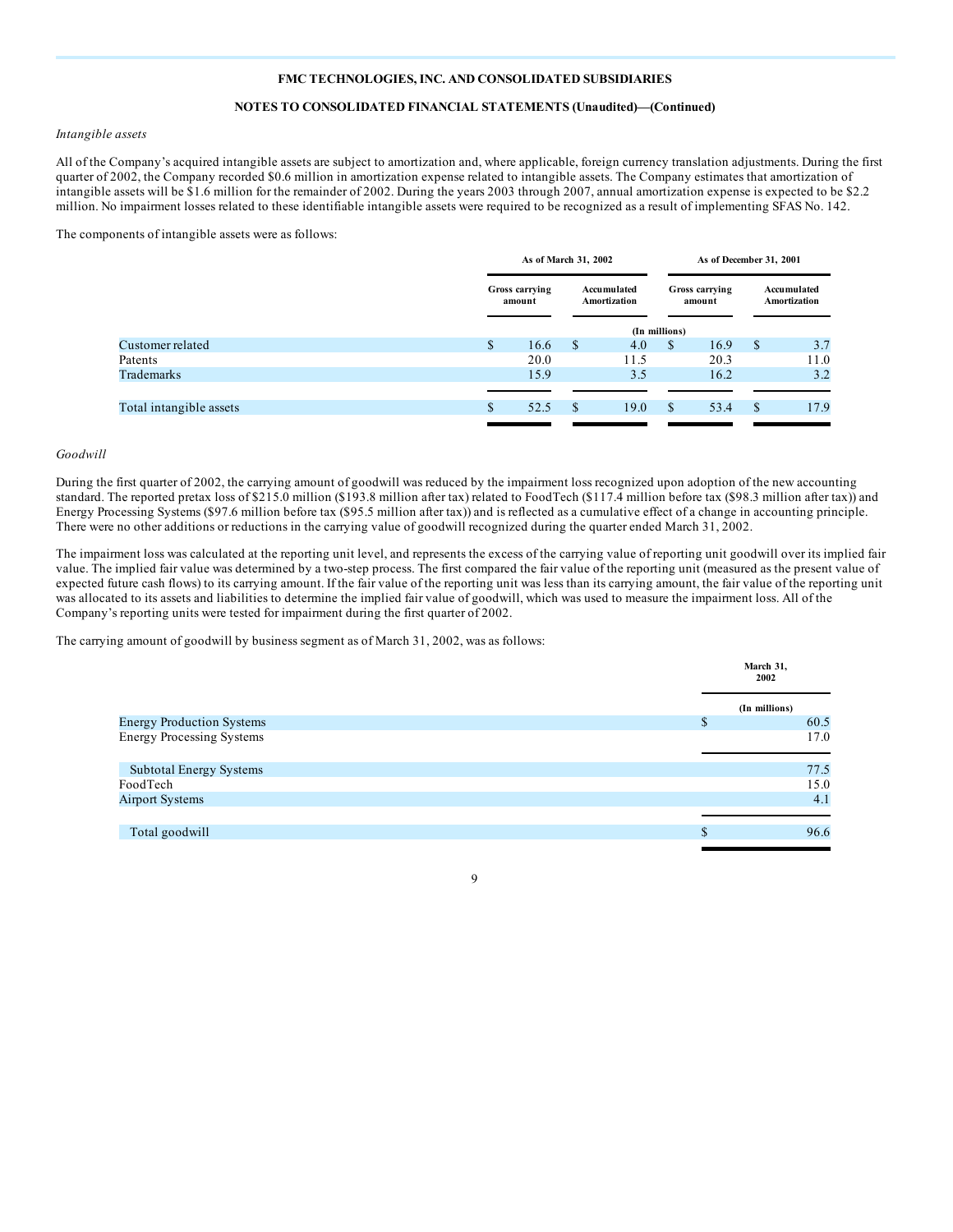#### **NOTES TO CONSOLIDATED FINANCIAL STATEMENTS (Unaudited)—(Continued)**

The adoption of SFAS No. 142's provisions relating to goodwill amortization resulted in the Company discontinuing the amortization of goodwill beginning January 1, 2002. On a pre-tax basis, goodwill amortization recorded in the first three months of 2001 was \$3.4 million, which related to Energy Production Systems (\$0.8 million), Energy Processing Systems (\$1.2 million), FoodTech (\$1.3 million) and Airport Systems (\$0.1 million). On an after tax basis, goodwill amortization recorded in the first three months of 2001 was \$2.8 million. The following table provides a comparison of the effects of adopting SFAS No. 142 for the quarters ended March 31, 2002 and 2001:

|                                                                                            | March 31.<br>2002              |              | March 31.<br>2001 |
|--------------------------------------------------------------------------------------------|--------------------------------|--------------|-------------------|
|                                                                                            | (In millions, except per share | data)        |                   |
| Income (loss) before the cumulative effect of changes in accounting principles             | \$<br>5.0                      | $\mathbb{S}$ | (3.6)             |
| Add back: goodwill amortization (net of income taxes)                                      |                                |              | 2.8               |
| Adjusted—Income (loss) before the cumulative effect of changes in accounting principles    | 5.0                            |              | (0.8)             |
| Cumulative effect of changes in accounting principles, net of income taxes                 | (193.8)                        |              | (4.7)             |
| Adjusted net loss                                                                          | (188.8)                        |              | (5.5)             |
| Basic and diluted earnings (loss) per share:                                               |                                |              |                   |
| As Reported—Income (loss) before the cumulative effect of changes in accounting principles | \$<br>0.08                     | S            | (0.06)            |
| Add back: goodwill amortization                                                            |                                |              | 0.04              |
| Adjusted—Income (loss) before the cumulative effect of changes in accounting principles    | 0.08                           |              | (0.02)            |
| Cumulative effect of changes in accounting principles                                      | (2.97)                         |              | (0.07)            |
| Adjusted—Net loss per share                                                                | (2.89)                         |              | (0.09)            |
|                                                                                            |                                |              |                   |
| As Reported—Net loss per share                                                             | (2.89)                         |              | (0.13)            |
|                                                                                            |                                |              |                   |

On January 1, 2002, the Company also adopted the provisions of SFAS No. 144, "Accounting for the Impairment or Disposal of Long-Lived Assets." SFAS No. 144 supercedes SFAS No. 121, "Accounting for the Impairment of Long-Lived Assets and for Long-Lived Assets to be Disposed Of," and the accounting and reporting provisions of Accounting Principles Board Opinion No. 30, "Reporting the Results of Operations—Reporting the Effects of Disposal of a Segment of a Business, and Extraordinary, Unusual and Infrequently Occurring Events and Transactions," for the disposal of a segment of a business (as previously defined in that Opinion). SFAS No. 144 requires that long-lived assets to be disposed of by sale, including those of discontinued operations, be measured at the lower of their carrying amount or fair value less cost to sell, whether reported in continuing operations or in discontinued operations. Discontinued operations will no longer be measured at net realizable value or include amounts for operating losses that have not yet been incurred. SFAS No. 144 also broadens the reporting of discontinued operations to include all components of an entity with operations that can be distinguished from the rest of the entity, and that will be eliminated from the ongoing operations of the entity in a disposal transaction. The adoption of SFAS No. 144 had no

| I | ٦             |
|---|---------------|
|   | ۰.<br>×<br>۰. |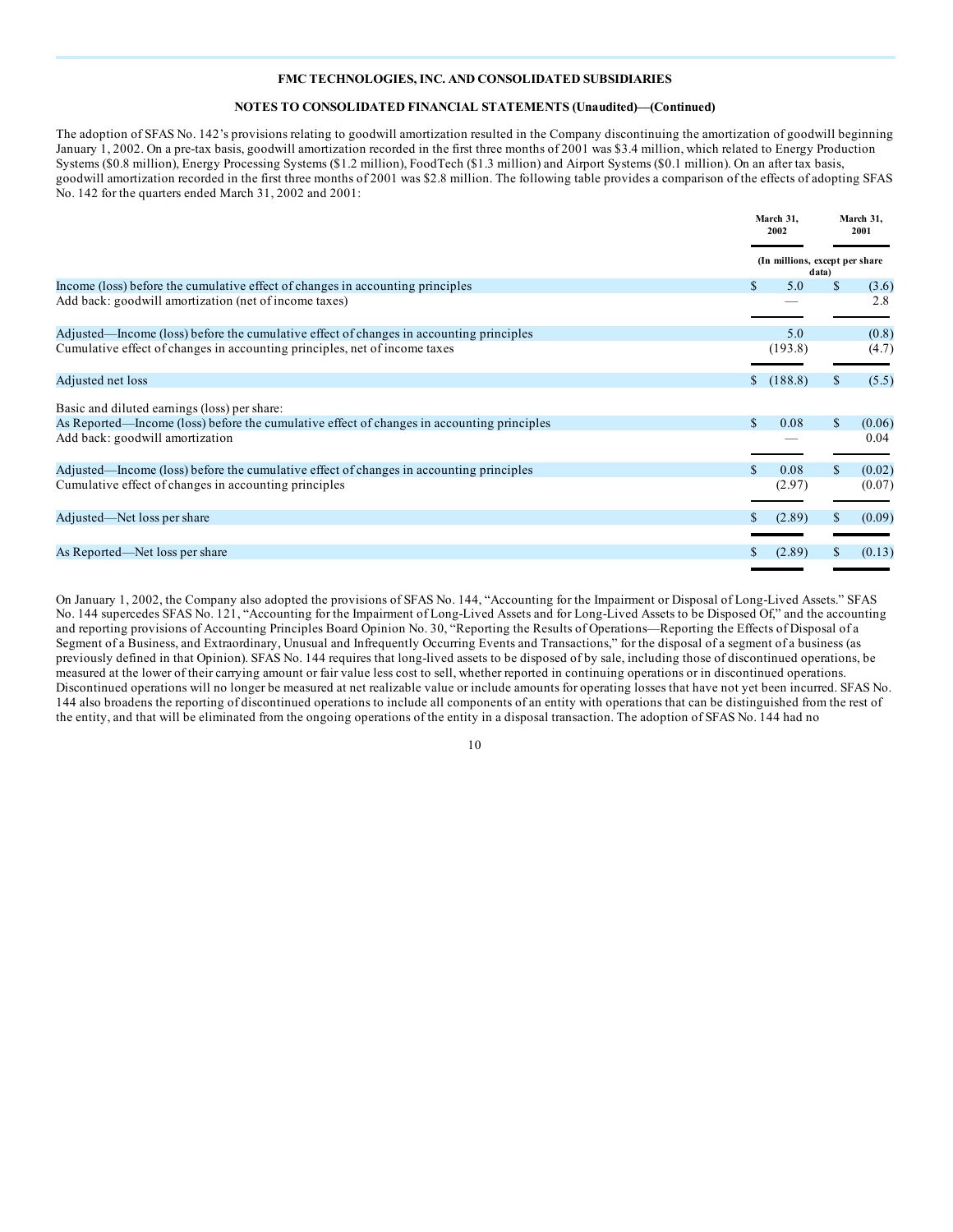#### **NOTES TO CONSOLIDATED FINANCIAL STATEMENTS (Unaudited)—(Continued)**

impact on the Company's financial condition, results of operations, or cash flows.

#### **Note 5: Earnings Per Common Share**

Basic earnings per common share is computed using the weighted average number of common shares outstanding during the period. Diluted earnings per common share is computed using the combination of the weighted average number of common shares outstanding during the period and the number of additional common shares that would have been outstanding if the dilutive potential common shares had been issued. Diluted earnings per common share for the period ended March 31, 2002, included 1.2 million incremental shares related to stock options. Excluded from the computation of diluted shares outstanding were options to purchase 3.4 million shares of common stock during the period ended March 31, 2002. These options were excluded because the option exercise price exceeded the average market price of the common shares.

Loss per common share for the three months ended March 31, 2001, is presented on a pro forma basis as if FMC Technologies were retaining its own earnings since January 1, 2001, and had completed its initial public offering on January 1, 2001.

#### **Note 6: Derivative Financial Instruments**

On January 1, 2001, the Company implemented, on a prospective basis, SFAS No. 133, "Accounting for Derivative Instruments and Hedging Activities," as amended by SFAS No. 137 and SFAS No. 138 (collectively, the "Statement"). The Statement requires all derivatives to be recognized in the balance sheet at fair value, with changes in the fair value of derivative instruments to be recorded in current earnings or deferred in other comprehensive income, depending on whether a derivative is designated as, and effective as, a hedge and on the type of hedging transaction. In accordance with the provisions of the Statement, the Company recorded a first-quarter 2001 loss from the cumulative effect of a change in accounting principle of \$4.7 million, net of an income tax benefit of \$2.9 million, in the consolidated statements of income, and a deferred loss of \$1.3 million, net of an income tax benefit of \$0.9 million, in accumulated other comprehensive loss. The 2001 cash outflow related to contracts settled as a result of the adoption of SFAS No. 133 of \$3.8 million is reported separately in the consolidated statements of cash flows.

Hedge ineffectiveness and the portion of derivative gains or losses excluded from assessments of hedge effectiveness, related to outstanding cash flow hedges and which were recorded in earnings during the quarter ended March 31, 2002, were not significant. At both March 31, 2002, and December 31, 2001, the net deferred hedging loss in accumulated other comprehensive loss was \$1.2 million. As of March 31, 2002, approximately \$2.1 million of the net deferred hedging loss is expected to be recognized in earnings during the twelve months ended March 31, 2003, at the time the underlying hedged transactions are realized. Net gains of \$0.9 million are expected to be recognized at various times through November 30, 2009.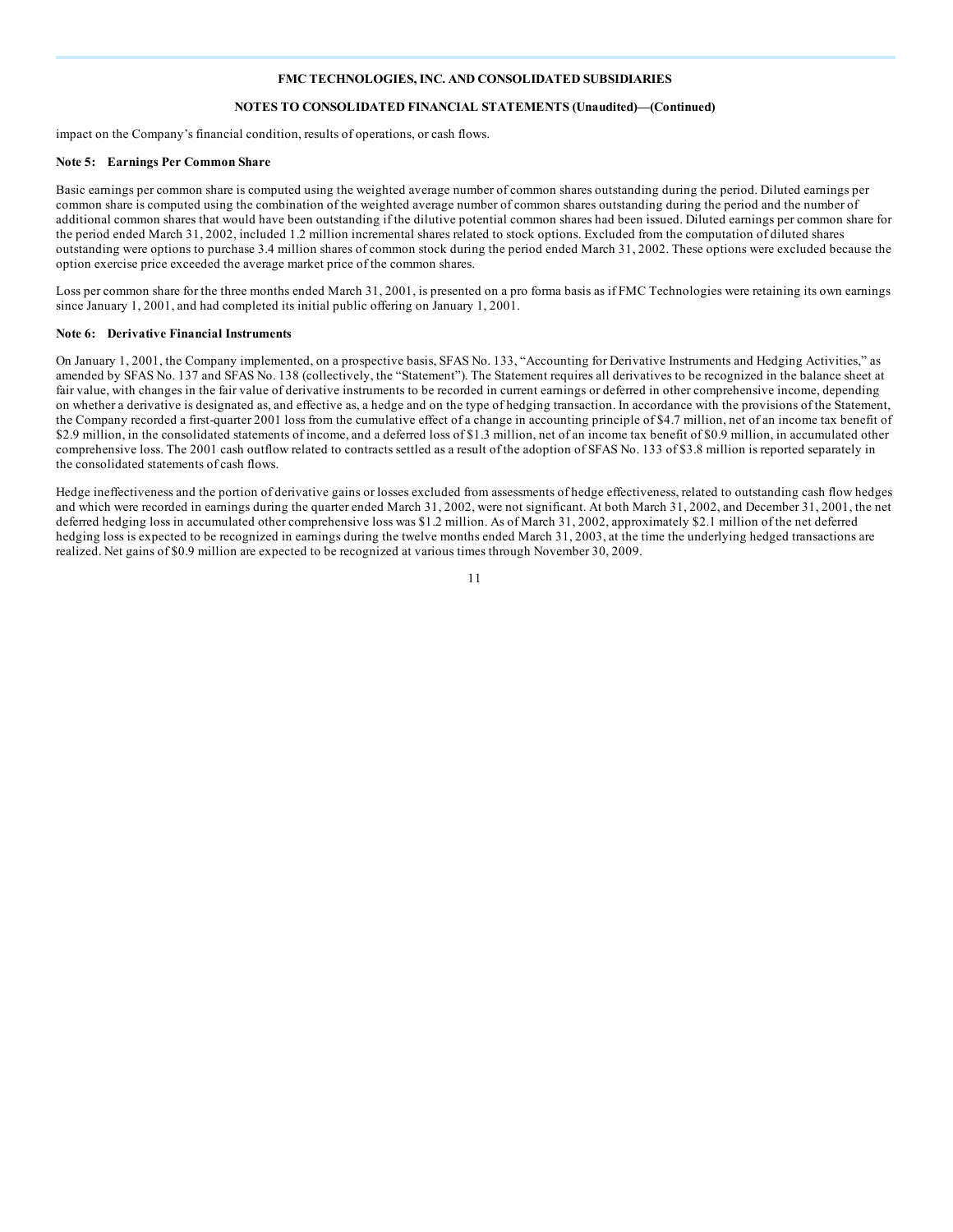## **NOTES TO CONSOLIDATED FINANCIAL STATEMENTS (Unaudited)—(Continued)**

#### **Note 7: Inventories**

Inventories consisted of the following:

|                                                                | March 31,<br>2002 |               | December 31,<br>2001 |
|----------------------------------------------------------------|-------------------|---------------|----------------------|
|                                                                | (Unaudited)       |               |                      |
|                                                                |                   | (In millions) |                      |
| Raw materials and purchased parts                              | \$<br>87.8        | <sup>\$</sup> | 115.2                |
| Work in progress                                               | 164.0             |               | 118.9                |
| Manufactured parts and finished goods                          | 164.6             |               | 145.0                |
|                                                                |                   |               |                      |
| Gross inventory before valuation adjustments and LIFO reserves | (416.4)           |               | 379.1                |
| Valuation adjustments and LIFO reserves                        | (110.6)           |               | (109.5)              |
|                                                                |                   |               |                      |
| Net inventory                                                  | \$<br>305.8       | \$.           | 269.6                |
|                                                                |                   |               |                      |

#### **Note 8: Commitments and Contingent Liabilities**

The Company has certain contingent liabilities arising from litigation, claims, performance guarantees, leases and other commitments incident to the ordinary course of business. Management believes that the ultimate resolution of these known contingencies will not materially affect the Company's consolidated financial position, results of operations or cash flow.

#### **Note 9: Comprehensive Earnings (Loss)**

Comprehensive earnings (loss) consisted of the following:

|                                                                                            | <b>Three Months Ended</b><br>March 31 |               |      |        |
|--------------------------------------------------------------------------------------------|---------------------------------------|---------------|------|--------|
|                                                                                            | 2002                                  |               | 2001 |        |
|                                                                                            |                                       | (In millions) |      |        |
| Net loss                                                                                   | \$                                    | (188.8)       | \$   | (8.3)  |
| Foreign currency translation adjustment                                                    |                                       | 8.3           |      | (9.9)  |
| Cumulative effect of a change in accounting principle (related to derivatives and hedging) |                                       |               |      | (1.3)  |
| Net deferral of hedging losses                                                             |                                       |               |      | (1.3)  |
|                                                                                            |                                       |               |      |        |
| Comprehensive loss                                                                         | S                                     | (180.5)       | S.   | (20.8) |
|                                                                                            |                                       |               |      |        |

Accumulated other comprehensive earnings (loss) consisted of the following:

|                                                     | March 31,<br>2002 |         | December 31,<br>2001 |         |
|-----------------------------------------------------|-------------------|---------|----------------------|---------|
|                                                     |                   |         | (In millions)        |         |
| Cumulative foreign currency translation adjustments |                   | (135.9) | \$                   | (144.2) |
| Cumulative deferral of hedging losses               |                   | (1.2)   |                      | (1.2)   |
| Cumulative adjustments to minimum pension liability |                   | (1.2)   |                      | (1.2)   |
|                                                     |                   |         |                      |         |
| Accumulated other comprehensive loss                |                   | (138.3) |                      | (146.6) |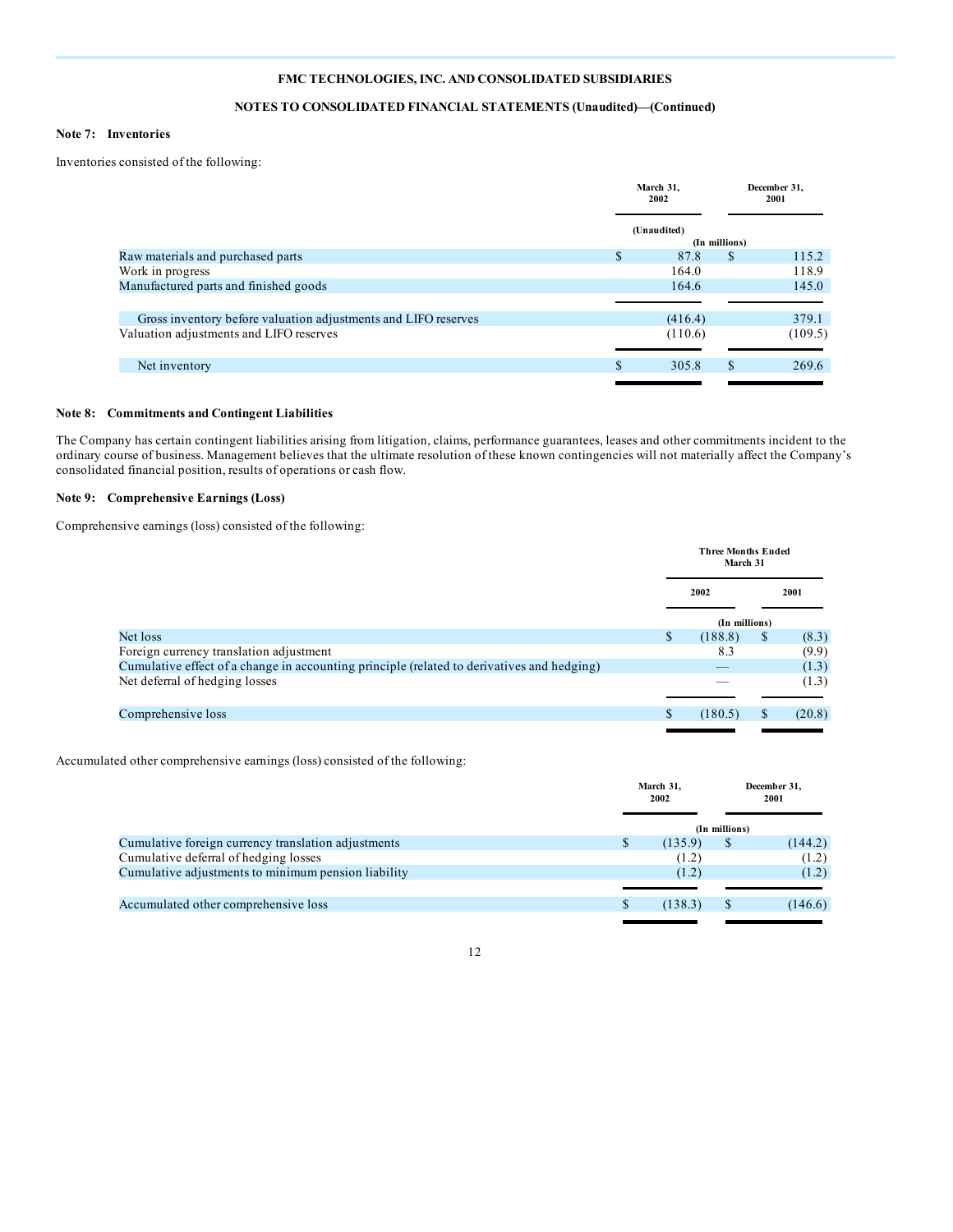#### **NOTES TO CONSOLIDATED FINANCIAL STATEMENTS (Unaudited)—(Continued)**

#### **Note 10: Business Segment Information**

|                                                                                                                   |                          | <b>Three Months Ended</b><br>March 31 |
|-------------------------------------------------------------------------------------------------------------------|--------------------------|---------------------------------------|
|                                                                                                                   | 2002                     | 2001                                  |
|                                                                                                                   |                          | (In millions)                         |
| Revenue                                                                                                           | \$198.0                  |                                       |
| <b>Energy Production Systems</b><br><b>Energy Processing Systems</b>                                              | 84.0                     | \$157.9<br>89.1                       |
| <b>Intercompany Eliminations</b>                                                                                  | (1.3)                    | (0.2)                                 |
|                                                                                                                   |                          |                                       |
| <b>Subtotal Energy Systems</b>                                                                                    | 280.7                    | 246.8                                 |
| FoodTech                                                                                                          | 91.7                     | 108.5                                 |
| <b>Airport Systems</b>                                                                                            | 52.8                     | 74.7                                  |
| Intercompany Eliminations                                                                                         | (1.6)                    | (0.6)                                 |
|                                                                                                                   |                          |                                       |
|                                                                                                                   | \$423.6                  | \$429.4                               |
|                                                                                                                   |                          |                                       |
| Income before income taxes and the cumulative effect of changes in accounting principles                          |                          |                                       |
| <b>Energy Production Systems</b>                                                                                  | \$10.9                   | $\mathcal{S}$<br>5.6                  |
| <b>Energy Processing Systems</b>                                                                                  | 3.0                      | 3.4                                   |
|                                                                                                                   |                          |                                       |
| Subtotal Energy Systems                                                                                           | 13.9                     | 9.0                                   |
| FoodTech                                                                                                          | 4.3                      | 3.5                                   |
| <b>Airport Systems</b>                                                                                            | 1.0                      | 5.9                                   |
|                                                                                                                   |                          |                                       |
| Segment operating profit (a)                                                                                      | 19.2                     | 18.4                                  |
| Corporate                                                                                                         | (5.7)                    | (8.1)                                 |
| Other income and (expense), net                                                                                   | (3.0)                    | (0.7)                                 |
|                                                                                                                   |                          |                                       |
| Operating profit before asset impairments, restructuring and other charges, net interest expense and income taxes | 10.5                     | 9.6                                   |
| Asset impairments (b)                                                                                             |                          | (1.3)                                 |
| Restructuring and other charges (c)                                                                               | $\overline{\phantom{0}}$ | (9.2)                                 |
| Net interest expense                                                                                              | (3.4)                    | (1.1)                                 |
|                                                                                                                   |                          |                                       |
| Income (loss) before income taxes and the cumulative effect of changes in accounting principles                   | 7.1<br>S.                | (2.0)<br>\$                           |
|                                                                                                                   |                          |                                       |

(a) Segment operating profit comparability is affected by the Company's adoption of the provisions of SFAS No. 142 effective January 1, 2002, at which time the recording of goodwill amortization ceased. Goodwill amortization expense recognized in 2001 relates to Energy Production Systems (\$0.8 million), Energy Processing Systems (\$1.2 million), FoodTech (\$1.3 million), and Airport Systems (\$0.1 million).

(b) The asset impairment in 2001 relates to FoodTech.

(c) Restructuring and other charges in 2001 relate to Energy Processing Systems (\$5.2 million), FoodTech (\$2.5 million), and Airport Systems (\$1.5 million).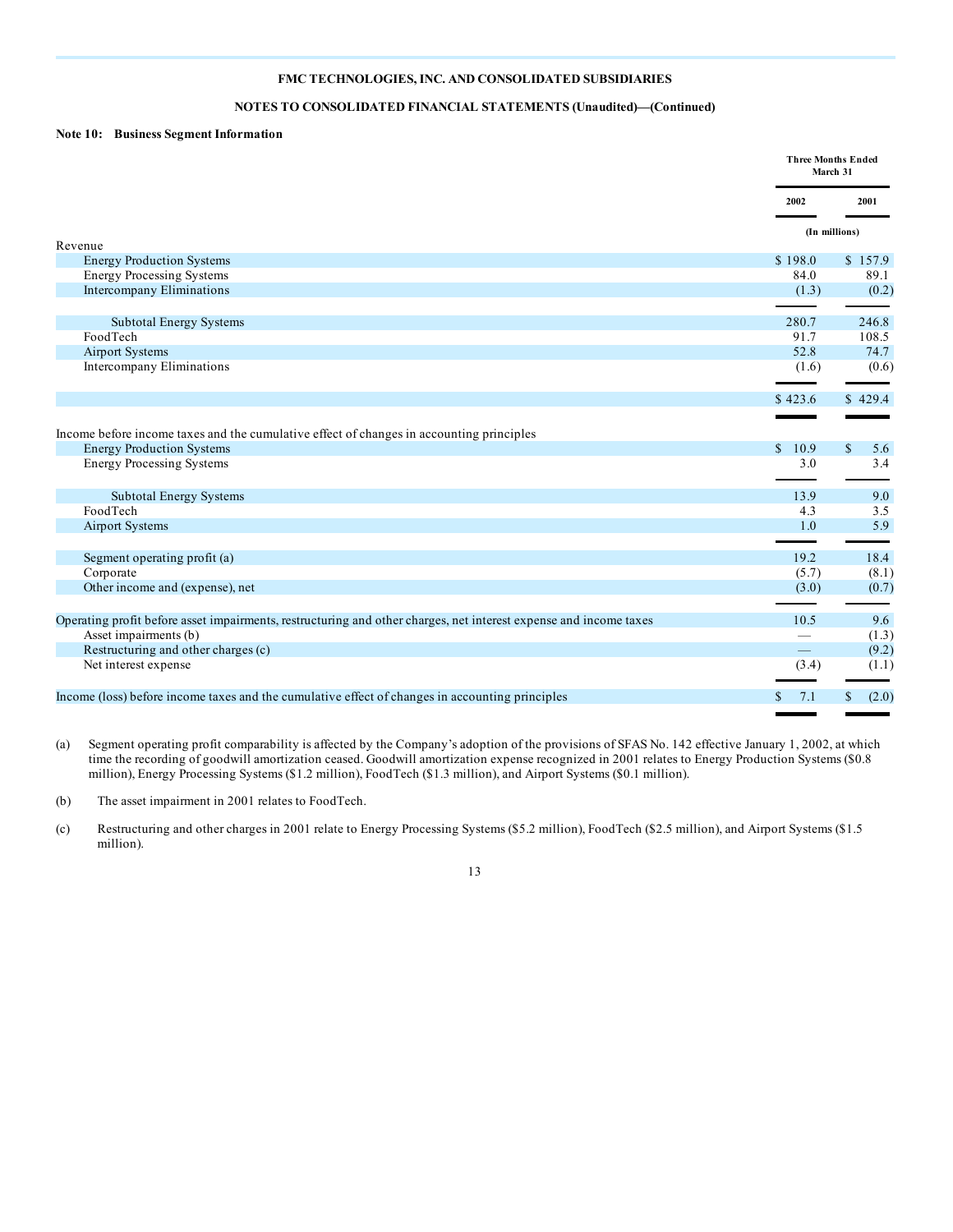#### **ITEM 2. MANAGEMENT'S DISCUSSION AND ANALYSIS OF FINANCIAL CONDITION AND RESULTS OF OPERATIONS**

#### **FORWARD-LOOKING STATEMENTS—SAFE HARBOR PROVISIONS**

Item 2 of this report contains certain forward-looking statements that are based on management's current views and assumptions regarding future events, future business conditions and our outlook for FMC Technologies, Inc. ("FMC Technologies" or the "Company") based on currently available information.

Whenever possible, we have identified these forward-looking statements by such words or phrases as "will likely result", "is confident that", "expects", "should", "could", "may", "will continue to", "believes", "anticipates", "predicts", "forecasts", "estimates", "projects", "potential", "intends" or similar expressions identifying "forward-looking statements" within the meaning of the Private Securities Litigation Reform Act of 1995, including the negative of those words or phrases. Such forward-looking statements are based on management's current views and assumptions regarding future events, future business conditions and the outlook for the Company based on currently available information. The forward-looking statements are subject to certain risks and uncertainties that could cause actual results to differ materially from those expressed in, or implied by, these statements. These statements are qualified by reference to the section "Cautionary Note Regarding Forward-Looking Information" in Part I, Item 1 of the Company's Annual Report on Form 10-K for the fiscal year ended December 31, 2001. We wish to caution readers not to place undue reliance on any such forward-looking statements, which speak only as of the date made.

We caution that the referenced list of factors may not be all-inclusive, and we specifically decline to undertake any obligation to publicly revise any forwardlooking statements that have been made to reflect events or circumstances after the date of such statements, or to reflect the occurrence of anticipated or unanticipated events.

#### **BACKGROUND INFORMATION**

On October 31, 2000, FMC Corporation announced its intention to reorganize its Energy Systems and Food and Transportation Systems businesses as a new company, FMC Technologies, Inc. FMC Technologies, Inc. was incorporated in Delaware on November 13, 2000, and was a wholly owned subsidiary of FMC Corporation until its initial public offering on June 14, 2001, when it sold 17.0% of its common stock.

Through May 31, 2001, FMC Corporation operated the businesses of FMC Technologies as internal units of FMC Corporation through various divisions and subsidiaries, or through investments in unconsolidated affiliates. As of June 1, 2001, FMC Corporation contributed to FMC Technologies substantially all of the assets and liabilities of, and its interests in, the businesses that comprise FMC Technologies, Inc. and consolidated subsidiaries, with the remainder transferred shortly thereafter (the "Contribution").

Our financial statements for periods prior to June 1, 2001, were carved out from the consolidated financial statements of FMC Corporation using the historical results of operations and bases of the assets and liabilities of the transferred businesses. For periods prior to June 1, 2001, the financial information we present may not necessarily be indicative of what our financial position, operating results or cash flows would have been had we been a separate, standalone entity during the periods presented.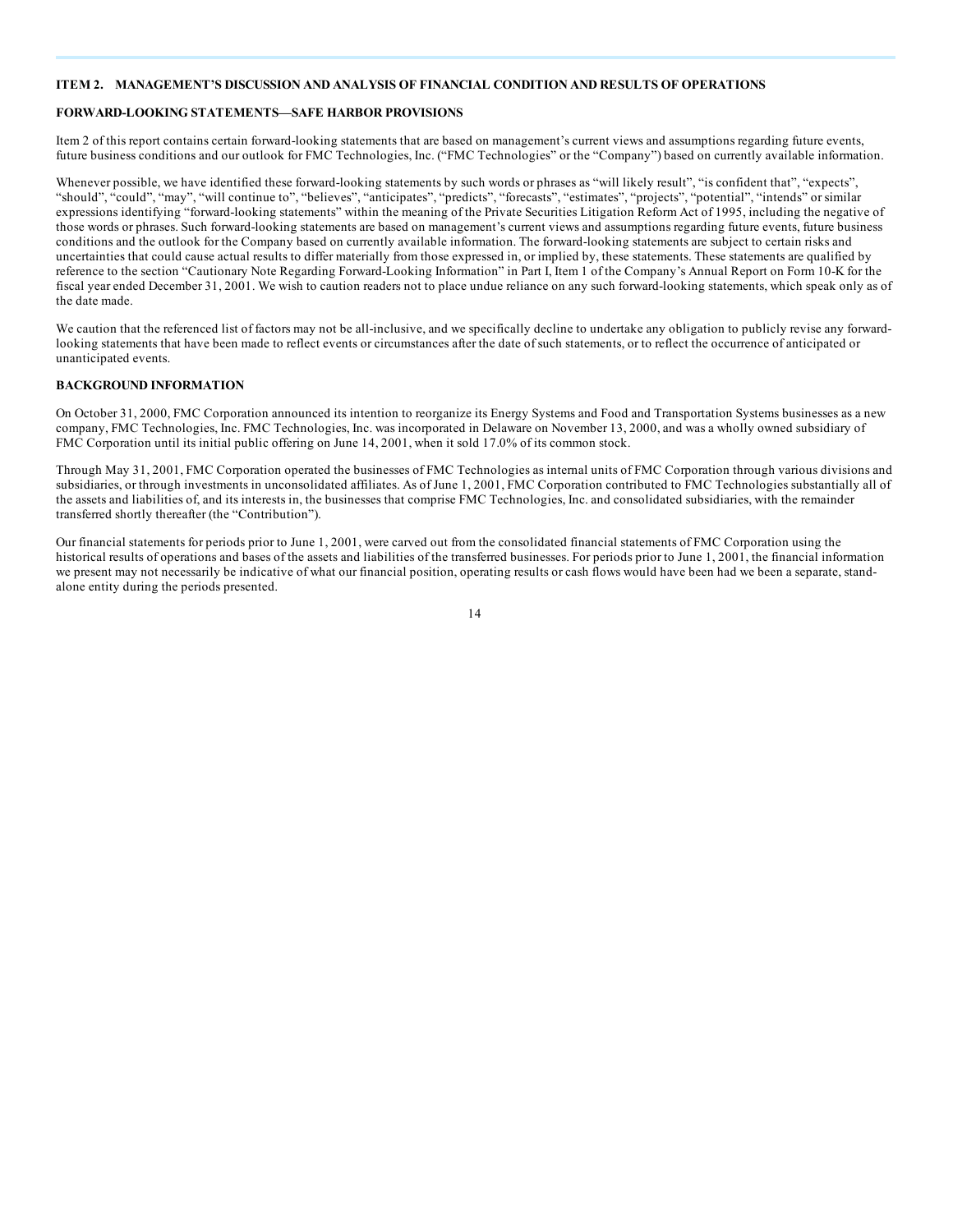On December 31, 2001, FMC Corporation distributed its remaining 83.0% ownership of FMC Technologies' common stock to FMC Corporation shareholders in the form of a dividend (the "Distribution"). Each FMC Corporation shareholder of record as of December 12, 2001, received a dividend of approximately 1.72 shares of FMC Technologies' common stock for each share of FMC Corporation common stock.

The Separation and Distribution Agreement ("SDA") contains the key provisions relating to the separation of our businesses from those of FMC Corporation. Under the terms of the SDA, FMC Corporation and FMC Technologies are required to complete a "true-up" process involving a transfer of funds based upon a specific formula. At December 31, 2001, we had recorded a net receivable from FMC Corporation of \$4.7 million based upon this calculation. This amount was paid to us by FMC Corporation during the first quarter of 2002. Amounts paid to or received from FMC Corporation under the "true up" calculation are subject to final review by both parties.

At March 31, 2002, \$4.0 million due from FMC Corporation recorded on our consolidated balance sheets reflects amounts due under a Transition Services Agreement ("TSA") that we entered into with FMC Corporation. The TSA governs the provision by FMC Corporation to FMC Technologies and by FMC Technologies to FMC Corporation of support services. The terms of these services are expected to expire on various dates up to December 31, 2002, subject to exceptions.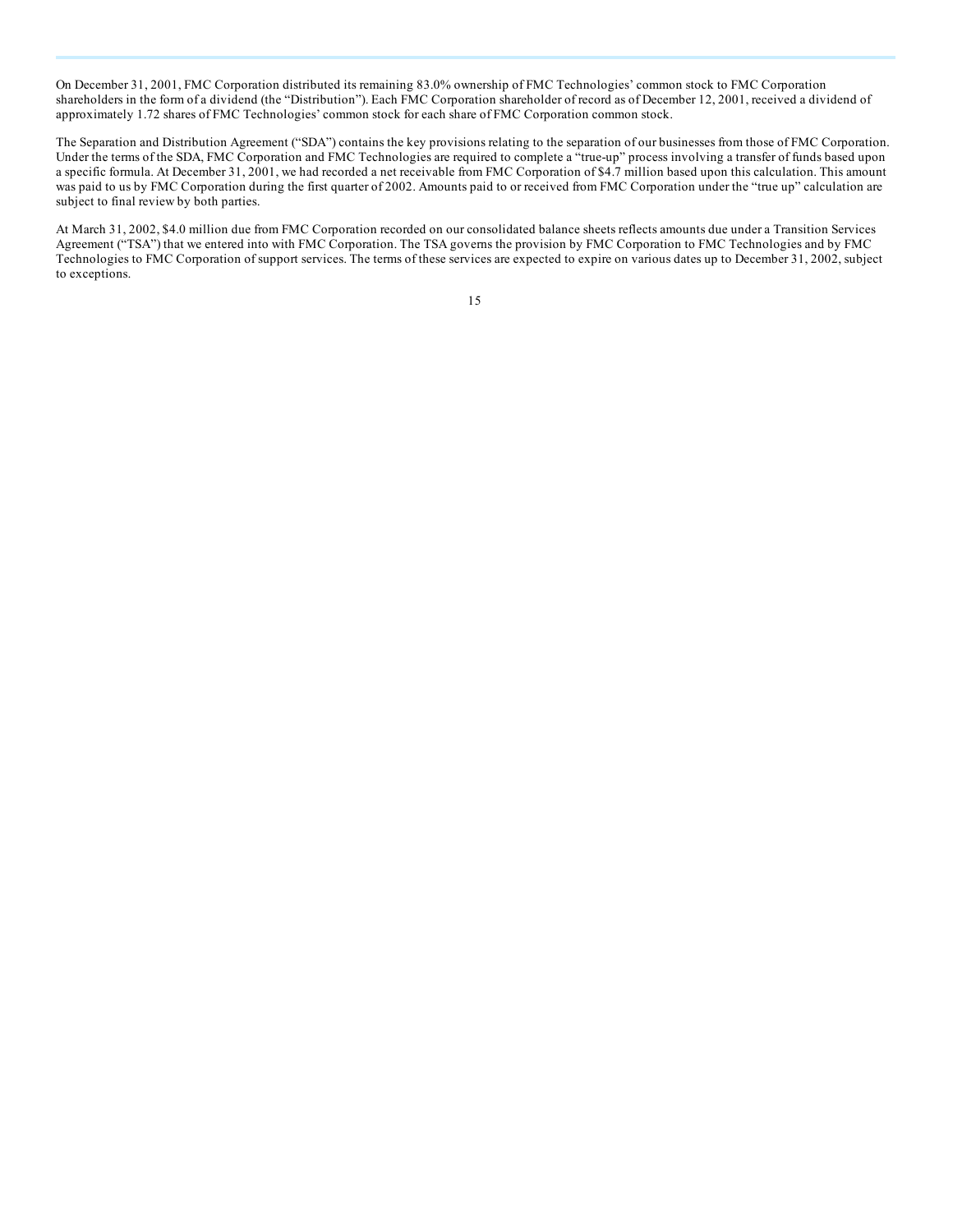# **RESULTS OF OPERATIONS**

The following table summarizes our operating results for the three months ended March 31, 2002 and 2001:

|                                                                                                                   |                      | <b>Three Months Ended March</b><br>31. |
|-------------------------------------------------------------------------------------------------------------------|----------------------|----------------------------------------|
|                                                                                                                   | 2002                 | 2001                                   |
|                                                                                                                   |                      | (In millions)                          |
| <b>Revenue</b>                                                                                                    | \$198.0              | \$157.9                                |
| <b>Energy Production Systems</b><br><b>Energy Processing Systems</b>                                              | 84.0                 | 89.1                                   |
| Intercompany eliminations                                                                                         | (1.3)                | (0.2)                                  |
|                                                                                                                   |                      |                                        |
| Subtotal Energy Systems                                                                                           | 280.7                | 246.8                                  |
| FoodTech                                                                                                          | 91.7                 | 108.5                                  |
| <b>Airport Systems</b>                                                                                            | 52.8                 | 74.7                                   |
| Intercompany eliminations                                                                                         | (1.6)                | (0.6)                                  |
| Total revenue                                                                                                     | \$423.6              | \$429.4                                |
|                                                                                                                   |                      |                                        |
| <b>Segment Operating Profit</b>                                                                                   |                      |                                        |
| <b>Energy Production Systems</b>                                                                                  | $\mathbb{S}$<br>10.9 | $\mathbb{S}$<br>5.6                    |
| <b>Energy Processing Systems</b>                                                                                  | 3.0                  | 3.4                                    |
| <b>Subtotal Energy Systems</b>                                                                                    | 13.9                 | 9.0                                    |
| FoodTech                                                                                                          | 4.3                  | 3.5                                    |
| <b>Airport Systems</b>                                                                                            | 1.0                  | 5.9                                    |
| Total segment operating profit                                                                                    | 19.2                 | 18.4                                   |
| Corporate expenses                                                                                                | (5.7)                | (8.1)                                  |
| Other expense, net                                                                                                | (3.0)                | (0.7)                                  |
|                                                                                                                   |                      |                                        |
| Operating profit before asset impairments, restructuring and other charges, net interest expense and income taxes | 10.5                 | 9.6                                    |
| Asset impairments<br>Restructuring and other charges                                                              |                      | (1.3)<br>(9.2)                         |
| Net interest expense                                                                                              | (3.4)                | (1.1)                                  |
|                                                                                                                   |                      |                                        |
| Income (loss) before income taxes                                                                                 | 7.1                  | (2.0)                                  |
| Provision for income taxes                                                                                        | 2.1                  | 1.6                                    |
| Income (loss) before the cumulative effect of changes in accounting principles                                    | 5.0                  | (3.6)                                  |
| Cumulative effect of changes in accounting principles, net of income taxes                                        | (193.8)              | (4.7)                                  |
| Net loss                                                                                                          | \$(188.8)            | \$<br>(8.3)                            |
|                                                                                                                   |                      |                                        |

# **CONSOLIDATED RESULTS**

Our pre-tax profit for the quarter ended March 31, 2002, before the cumulative effect of a change in accounting principle, was \$7.1 million (\$5.0 million after tax), compared with profit before significant non-recurring items for the quarter ended March 31, 2001, of \$8.5 million before tax (\$6.2 million after tax). The decrease of \$1.4 million in 2002 was primarily attributable to higher interest expense and other expenses, net, partially offset by a reduction in corporate expense and an increase in segment operating profit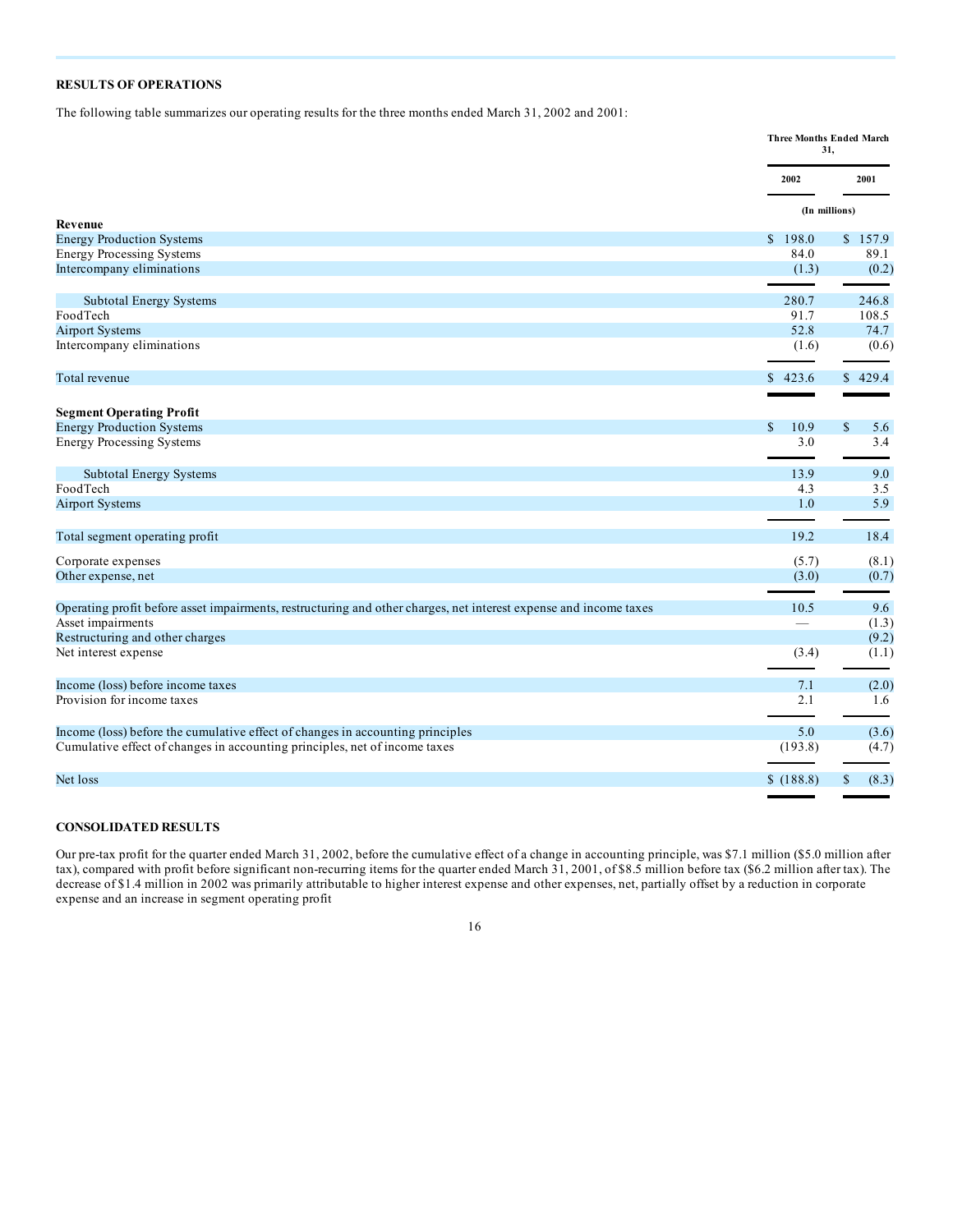resulting, in part, from the discontinuation of amortization of goodwill as a result of the adoption of the new accounting standard related to goodwill and intangible assets as of January 1, 2002.

The Company recorded the cumulative effect of changes in accounting principles of \$215.0 million (\$193.8 after tax) in the first quarter of 2002 and \$7.6 million (\$4.7 million after tax) in the first quarter of 2001. In the first quarter of 2002, the adoption of a new accounting standard on goodwill and intangible assets resulted in a writedown of goodwill, primarily associated with our acquisition of Moorco, included in Energy Processing Systems, and our freezing systems businesses, included in FoodTech. In 2001, we adopted the new accounting and reporting standards for derivative instruments and hedging. In 2001, significant non-recurring items also included asset impairments and restructuring and other charges of \$10.5 million (\$6.5 million after tax) and income tax provisions of \$3.3 million related to the repatriation of offshore earnings and the reorganization of FMC Technologies' worldwide entities as part of our separation from FMC Corporation.

Our total revenue for the quarter ended March 31, 2002, decreased \$5.8 million, or 1.4%, to \$423.6 million, compared to \$429.4 million for the quarter ended March 31, 2001. Increased revenue in Energy Production Systems was more than offset by decreases in our other business segments, primarily Airport Systems and FoodTech.

Total segment operating profit increased \$0.8 million, or 4.3%, to \$19.2 million in 2002 from \$18.4 million in 2001. Stronger Energy Production Systems' results in 2002 were partially offset by a decrease in the profitability of Airport Systems. Amortization of goodwill included in 2001 operating profit was \$3.4 million before tax (\$2.8 million after tax).

Net loss was \$188.8 million and \$8.3 million for the three months ended March 31, 2002 and 2001, respectively. The first quarter 2002 net loss increased when compared with 2001 due to the goodwill impairment loss recognized as the cumulative effect of a change in accounting principle.

## **OPERATING RESULTS OF BUSINESS SEGMENTS**

Segment operating profit is defined as total segment revenue less segment operating expenses. The following items have been excluded in computing segment operating profit: corporate staff expense, interest income and expense associated with corporate debt facilities and investments, income taxes, asset impairments, restructuring and other charges and other expense, net.

#### *Energy Production Systems*

Energy Production Systems' revenue in the first quarter of 2002 increased \$40.1 million, or 25.4%, to \$198.0 million from \$157.9 million in the first quarter of 2001. Increased revenue was primarily attributable to higher sales of subsea systems for projects offshore Brazil and in the North Sea, partly offset by lower sales for projects offshore West Africa. In addition, when compared with the first quarter of 2001, sales of surface offshore wellhead and floating production equipment were higher in the first quarter of 2002.

Energy Production Systems' operating profit in the first quarter of 2002 increased \$5.3 million, or 94.6%, to \$10.9 million from \$5.6 million in the first quarter of 2001. Increased operating profit resulted from higher sales volumes, particularly in floating production systems, and lower expenses related to cost control initiatives.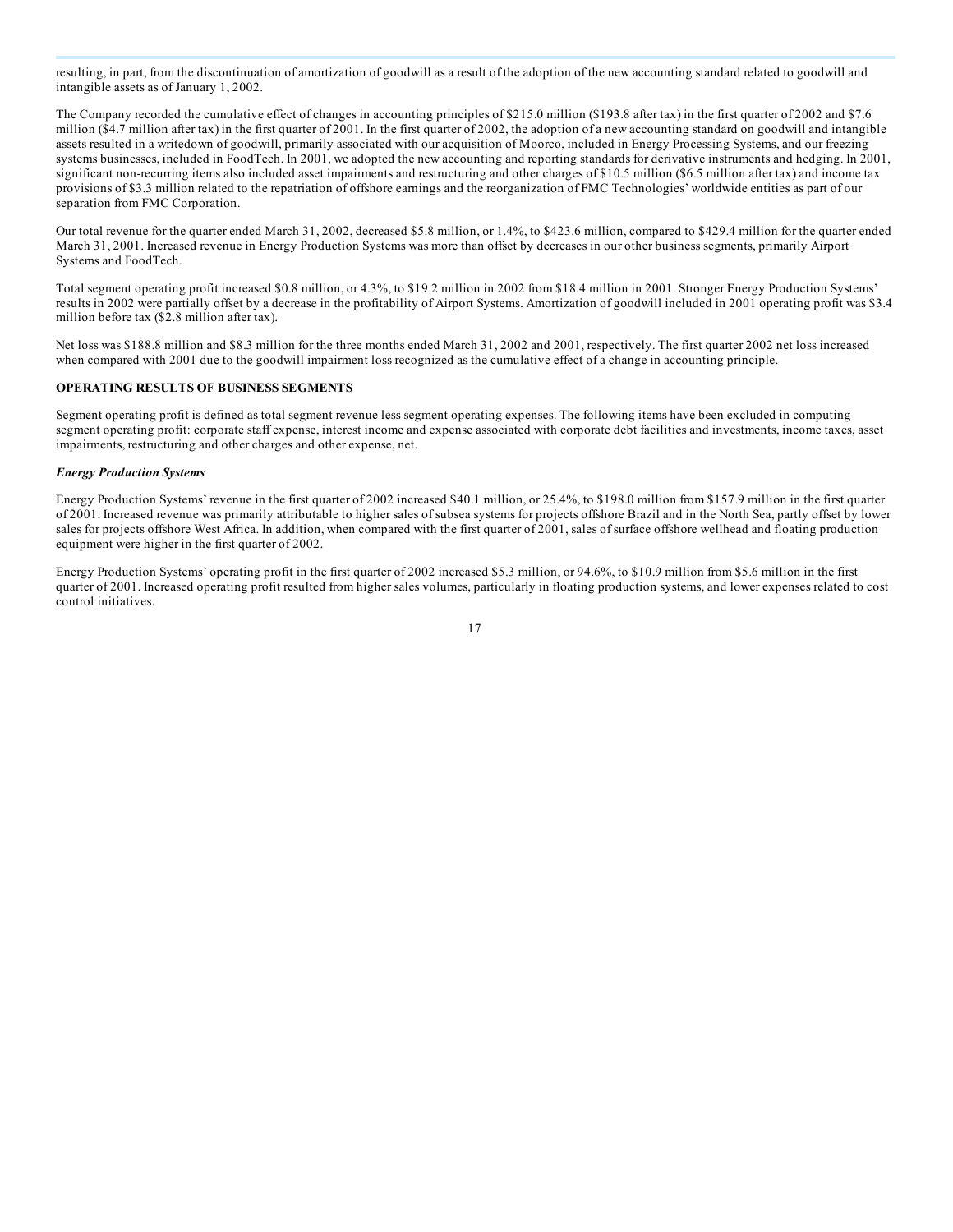Strong business activity for Energy Production Systems is expected to be driven by continued growth of our subsea business in the Gulf of Mexico and offshore Brazil and sales of floating production equipment. While there have been some delays in orders in the North Sea and offshore West Africa, we expect improvements in these regions in the second half of 2002. We anticipate that 2002 revenues for Energy Production Systems will grow significantly, driven by our BP, Norsk Hydro and Shell alliances and the increase in backlog for our subsea and floating production businesses. We expect margins in 2002 to be similar to 2001, with margin growth constrained by the engineering work associated with the initial phases of large subsea projects.

#### *Energy Processing Systems*

Energy Processing Systems' revenue in the first quarter of 2002 decreased \$5.1 million, or 5.7%, to \$84.0 million from \$89.1 million in the first quarter of 2001. Decreased sales of fluid control and material handling equipment were partially offset by higher revenues from the blending and transfer business. The decrease in fluid control sales reflected lower demand from oilfield service company customers, a result of lower natural gas prices and reduced rig counts.

Energy Processing Systems' operating profit in the first quarter of 2002 decreased \$0.4 million, or 11.8%, to \$3.0 million from \$3.4 million in the first quarter of 2001. When compared with the first three months of 2001, decreased profitability in 2002 resulted from lower volumes of fluid control equipment. Lower amortization expense in 2002 partially offset this decrease, the result of the implementation of a new accounting standard.

Management projects that full year 2002 revenues will be comparable to revenues in 2001 with higher operating profit due to the benefits of cost reductions initiated in 2001 and lower amortization expense related to the implementation of a new accounting standard.

#### *FoodTech*

FoodTech's revenue in the first quarter of 2002 decreased \$16.8 million, or 15.5%, to \$91.7 million, compared to \$108.5 million in the first quarter of 2001. Lower revenue in the first quarter of 2002 primarily resulted from decreased sales of freezing, poultry processing, tomato processing and food sterilization equipment, as customers continued to postpone capital investment as a result of economic uncertainties.

Operating profit for FoodTech increased \$0.8 million in the first quarter of 2002, or 22.9%, to \$4.3 million from \$3.5 million in the first quarter of 2001. The impact of lower volumes was more than offset by the benefits of cost savings from the restructuring of various food processing businesses and by lower amortization expense in 2002 resulting from the implementation of a new accounting standard.

We believe that many of our customers have deferred their capital investment in food processing equipment as a result of unfavorable economic trends, including a continued downturn in the poultry market. Consequently, management is not forecasting revenue growth for 2002. However, we do expect improved operating profitability as a result of the impact of business restructuring activities initiated in prior periods and lower amortization expense in 2002 related to the implementation of a new accounting standard.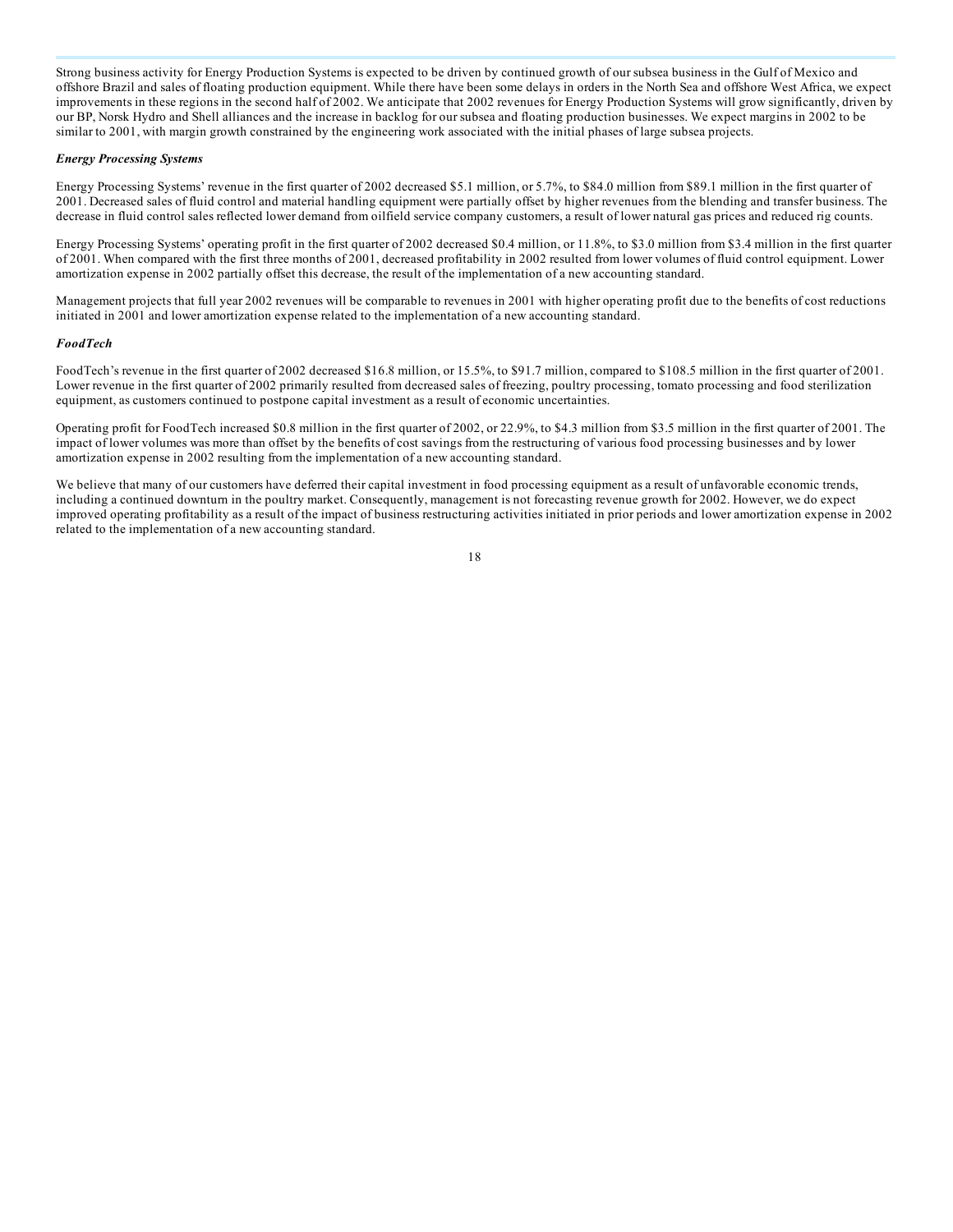#### *Airport Systems*

Airport Systems' revenue in the first quarter of 2002 decreased \$21.9 million, or 29.3%, to \$52.8 million from \$74.7 million in the first quarter of 2001. When compared with 2001, the decline in first quarter 2002 revenue was the result of lower sales volumes for ground support equipment and Jetway® systems, reflecting commercial airlines' deferral of capital expenditures subsequent to September 11. This decrease was partially offset by higher revenue associated with the sale of Halvorsen loaders to the U.S. Air Force.

Operating profit for Airport Systems in the first quarter of 2002 decreased \$4.9 million, or 83.1%, to \$1.0 million from \$5.9 million in the first quarter of 2001. The reduction was primarily attributable to lower volumes of ground support equipment, partially offset by profits from the sale of the Halvorsen loader and lower expenses. Reduced expenses were the result of the implementation of strategies taken to lower the cost structure at Airport Systems in response to the economic impact of the events of September 11.

Management expects that the effect of the events of September 11 on airline travel will continue to negatively affect Airport Systems in the near term. This will be offset in part by increased activity in the Halvorsen loader program. During 2002, we expect to deliver approximately 100 Halvorsen loaders, of which 17 were delivered in the first quarter of 2002. In comparison, we made deliveries of 19 loaders during full year 2001.

#### *Order Backlog*

Order backlog is calculated as the estimated sales value of unfilled, confirmed customer orders at the reporting date.

|                                  | <b>Order Backlog</b> |         |                   |               |                |       |
|----------------------------------|----------------------|---------|-------------------|---------------|----------------|-------|
|                                  | March 31, 2002       |         | December 31, 2001 |               | March 31, 2001 |       |
|                                  |                      |         |                   | (In millions) |                |       |
| <b>Energy Production Systems</b> | \$                   | 658.1   | <sup>S</sup>      | 570.9         | <sup>\$</sup>  | 440.1 |
| <b>Energy Processing Systems</b> |                      | 115.6   |                   | 105.0         |                | 108.4 |
| Subtotal Energy Systems          |                      | 773.7   |                   | 675.9         |                | 548.5 |
| FoodTech                         |                      | 161.1   |                   | 121.4         |                | 129.3 |
| <b>Airport Systems</b>           |                      | 142.1   |                   | 163.4         |                | 158.0 |
|                                  |                      |         |                   |               |                |       |
| Total                            | \$                   | 1,076.9 | <sup>\$</sup>     | 960.7         | <sup>\$</sup>  | 835.8 |

When compared with December 31, 2001, Energy Production Systems' order backlog at March 31, 2002, increased primarily as a result of a stronger subsea market. Subsea orders received during the first quarter of 2002 included orders from ExxonMobil offshore West Africa, BP in the Gulf of Mexico and Petrobras in Latin America. First quarter 2002 inbound orders were also substantial for floating production systems, including an order for the Su Tu Den project in Vietnam. When compared with March 31, 2001, order backlog increased primarily as a result of an increase in orders for subsea systems, floating production equipment and, to a lesser extent, surface wellhead systems.

Energy Processing Systems' order backlog at March 31, 2002, increased from December 31, 2001, primarily as a result of increased orders for material handling equipment and measurement solutions, partially offset by a decrease in backlog in the loading systems business. Order backlog for Energy Processing systems' also increased when compared with March 31, 2001, due to higher backlog for measurement solutions and fluid control equipment, partially offset by lower backlog for blending and transfer systems.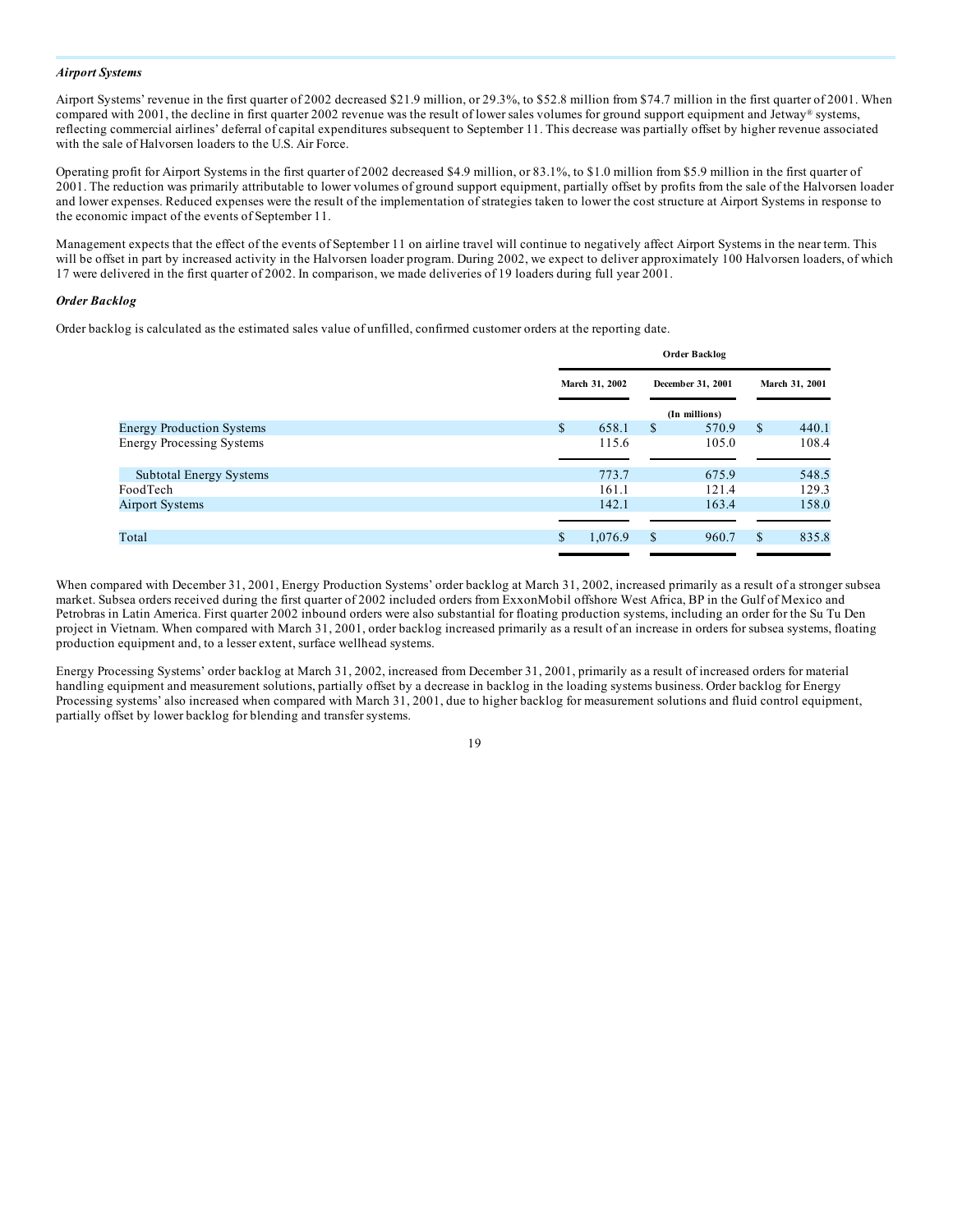FoodTech's order backlog at March 31, 2002, increased compared with December 31, 2001. This was primarily as a result of orders received for food preservation and tomato processing equipment and for freezing systems in Europe and Asia, partially offset by a decrease in backlog for food handling equipment. When compared with March 31, 2001, the increase in order backlog was primarily attributable to orders for freezing systems and, to a lesser extent, food processing equipment.

When compared with December 31, 2001, Airport Systems' order backlog at March 31, 2002, decreased. The reduction was primarily attributable to Jetway® equipment, reflecting a substantial reduction in orders from commercial airlines and airport authorities as a result of the general slowdown in the U.S. economy. Also, March 31, 2002, order backlog reflected a reduction for Halvorsen loaders and ground support equipment when compared with the beginning of the quarter. When compared with March 31, 2001, order backlog decreased primarily due to the reduction in orders for ground support equipment, the result of the events of September 11, 2001, partly offset by an increase in order backlog for Halvorsen loaders and, to a lesser extent, higher Jetway® order backlog.

#### **OTHER COSTS AND EXPENSES**

#### *Asset Impairment, Restructuring And Other Charges*

In the first quarter of 2001, we recorded asset impairment and restructuring and other charges of \$10.5 million before taxes (\$6.5 million after taxes). An asset impairment charge of \$1.3 million, required to write off goodwill associated with a small FoodTech product line that we chose not to develop further. Restructuring charges were \$9.2 million, of which \$5.2 million related to planned reductions in force of 91 individuals in the Energy Processing Systems businesses, \$2.5 million related to planned reductions in force of 72 positions in the FoodTech businesses, and \$1.5 million related to a planned plant closing and restructuring of an Airport Systems facility, including 73 planned workforce reductions. Expenditures of \$2.2 million and \$1.1 million during the first quarter of 2002 and 2001, respectively, reduced the restructuring reserve. As of March 31, 2002, and December 31, 2001, a balance of \$2.1 million and \$4.3 million, respectively, remained. As of March 31, 2002, the remaining reserve represented future severance payments to 35 employees. The Company anticipates these expenditures will occur by September 30, 2002.

#### *Corporate Expenses*

Corporate expenses decreased 29.6% in the first quarter of 2002 to \$5.7 million, compared with \$8.1 million in the first quarter of 2001.

In 2001, corporate expenses reflected the sharing of corporate staff costs between FMC Corporation and FMC Technologies as provided in the SDA.

First quarter 2002 corporate expenses decreased because we no longer share corporate staff costs with FMC Corporation after our December 31, 2001, spin off. In addition, corporate expenses reflect the impact of lower corporate staff levels in 2002.

#### *Other Expense, Net*

Other expense, net, comprises primarily LIFO inventory adjustments, expenses related to employee pension and other postretirement benefits, and income or expense related to foreign currency and restricted stock.

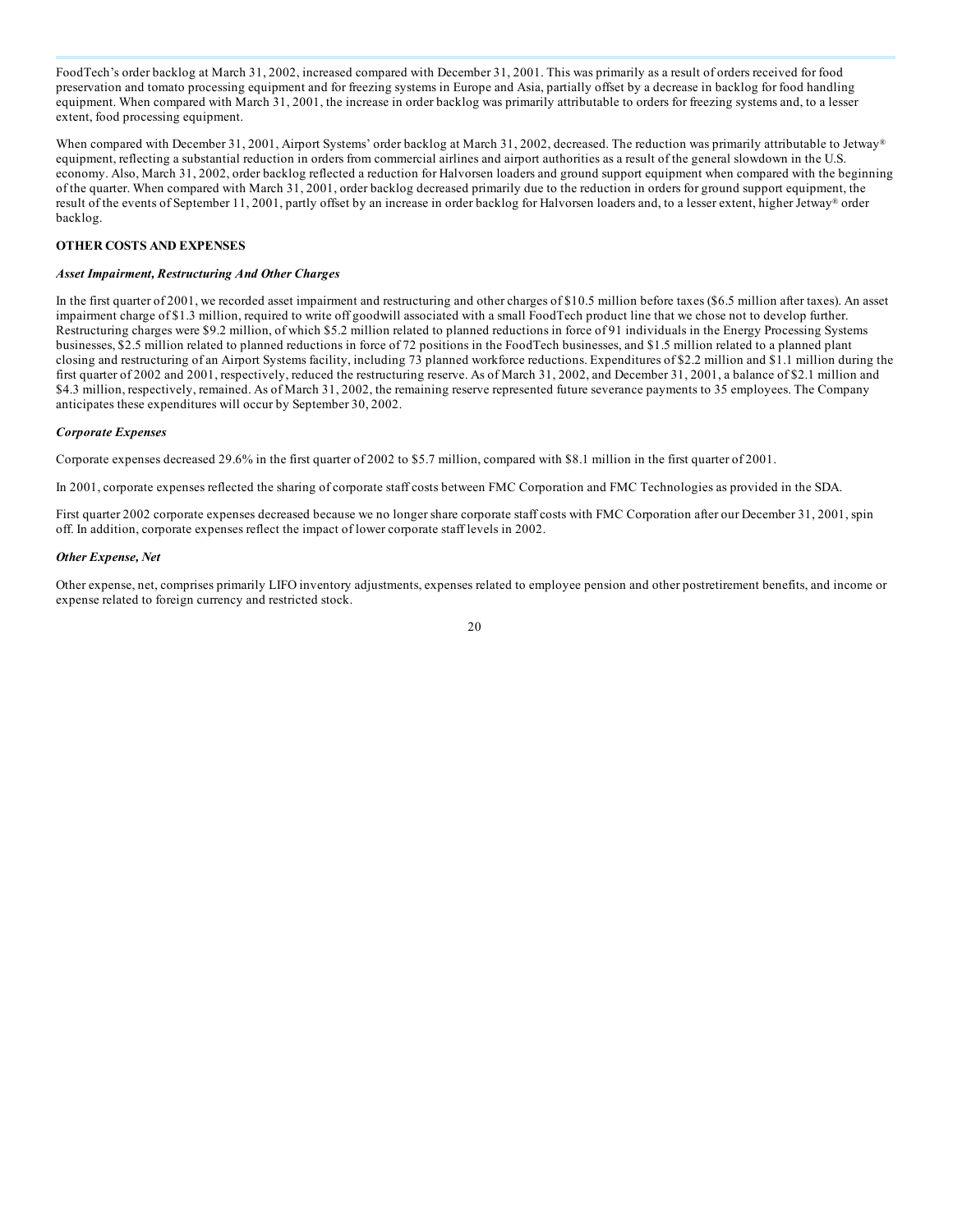For the three months ended March 31, 2002 and 2001, other expense, net, amounted to \$3.0 million and \$0.7 million, respectively. Higher expense in 2002 resulted primarily from an increase in noncash pension expense, partially offset by an increase in foreign currency gains.

#### *Net Interest Expense*

Net interest expense was \$3.4 million and \$1.1 million during the three months ended March 31, 2002 and 2001, respectively. This \$2.3 million increase in net interest expense in 2002 was primarily associated with credit facilities we obtained in 2001 to establish our stand-alone capital structure.

We were a wholly owned subsidiary of FMC Corporation in the first quarter of 2001; consequently, net interest expense during that period was associated with cash balances and third-party debt in our operating companies. FMC Corporation funded most of its businesses centrally, and the third-party debt and cash balances that were reported by FMC Technologies prior to June 2001 were not necessarily representative of what the actual debt or cash balances would have been had FMC Technologies been a separate, stand-alone entity.

#### *Income Tax Expense*

Income tax expense for the three months ended March 31, 2002, was \$2.1 million on income before income taxes of \$7.1 million, resulting in an effective tax rate of 29%.

Income tax expense for the three months ended March 31, 2001, was \$1.6 million on a pre-tax loss of \$2.0 million. Income tax expense for the quarter was \$2.3 million on adjusted pre-tax earnings of \$8.5 million, resulting in an effective tax rate of 27%. This excluded the effects of restructuring and impairment charges, and a \$3.3 million tax expense associated with repatriation of offshore earnings and the reorganization of FMC Technologies' worldwide entities in conjunction with our separation from FMC Corporation.

The differences between the effective tax rates for these periods and the statutory U.S. Federal income tax rate relate primarily to differing foreign tax rates, qualifying foreign trade income and incremental state taxes.

Management estimates that the effective tax rate for full year 2002 will be 29%, up from a 27% tax rate on adjusted 2001 pre-tax earnings, resulting from an increase in domestic income in 2002.

#### *Cumulative Ef ect of Changes in Accounting Principles, Net of Income Taxes*

On January 1, 2002, we adopted the provisions of Statement of Financial Accounting Standards ("SFAS") No. 141, "Business Combinations," and SFAS No. 142, "Goodwill and Other Intangible Assets." The standards collectively provide new guidance for the recognition, amortization and continuing valuation of goodwill and other intangible assets acquired in a business combination, and SFAS No. 141 prohibits the use of the pooling of interests method of accounting for a business combination. The adoption of SFAS No. 141 did not have any impact on our historical financial statements. The Company completed the goodwill impairment testing that is required upon adoption of SFAS No. 142. As a result, we recognized a loss from the cumulative effect of a change in accounting principle of \$193.8 million, net of an income tax benefit of \$21.2 million, affecting the FoodTech and Energy Processing Systems business segments. Our adoption of SFAS No. 142's provisions relating to goodwill amortization resulted in our discontinuing the amortization of goodwill beginning January 1, 2002. On a pre-tax basis, goodwill amortization recorded in the first three months of 2001 was \$3.4 million, which related to Energy Production Systems (\$0.8 million), Energy Processing Systems (\$1.2 million), FoodTech (\$1.3 million) and Airport Systems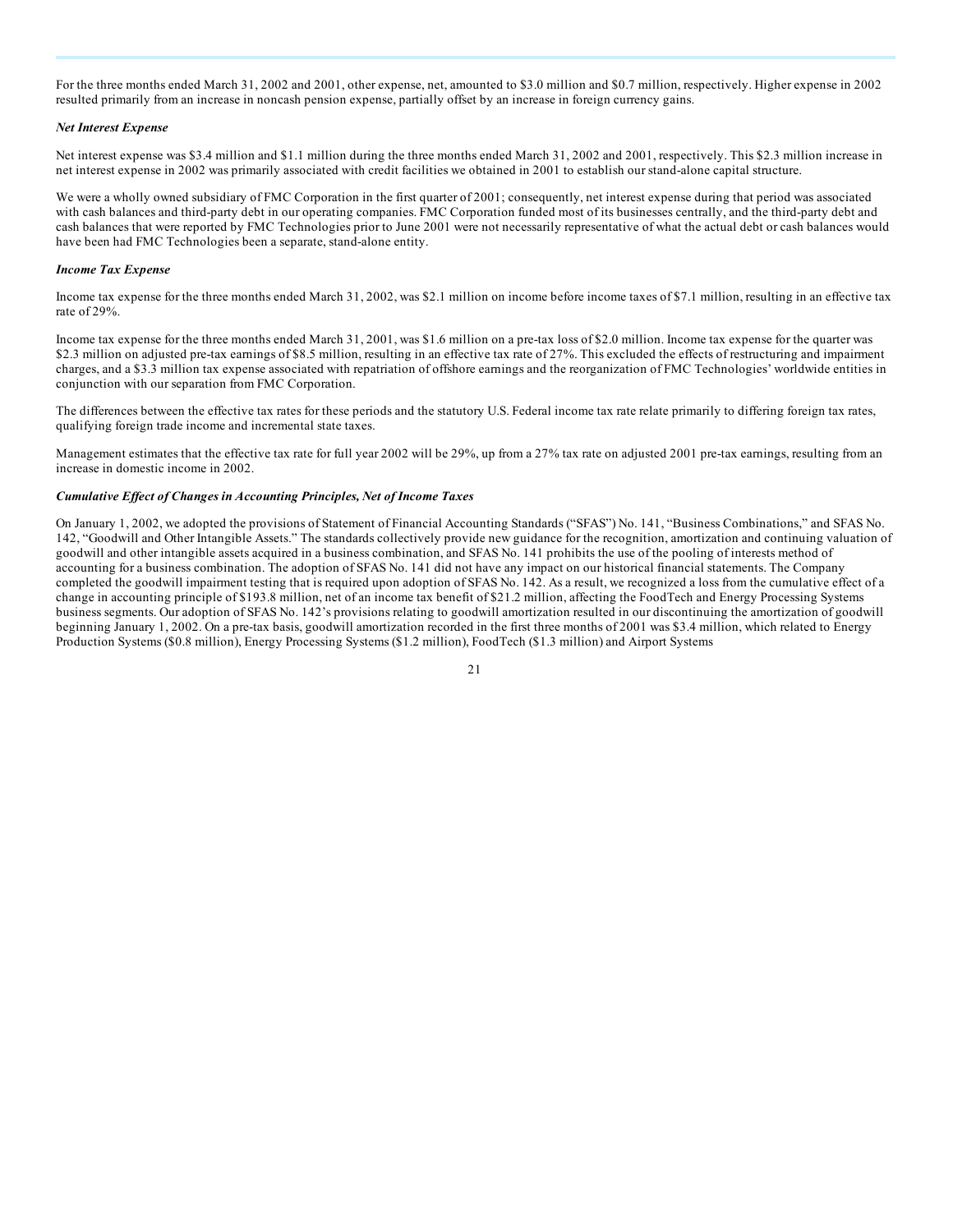(\$0.1 million). On an after-tax basis, goodwill amortization recorded in the first three months of 2001 was \$2.8 million.

On January 1, 2001, we implemented, on a prospective basis, SFAS No. 133, "Accounting for Derivative Instruments and Hedging Activities," as amended, resulting in a loss from the cumulative effect of a change in accounting principle of \$4.7 million, net of an income tax benefit of \$2.9 million.

#### **LIQUIDITY AND CAPITAL RESOURCES**

We had cash and cash equivalents at March 31, 2002, and December 31, 2001, of \$2.2 million and \$28.0 million, respectively.

We had net debt at March 31, 2002, and December 31, 2001, of \$259.2 million and \$245.0 million, respectively. Net debt includes short- and long-term debt and the current portion of long-term debt, net of cash and cash equivalents.

Cash required by operating activities of continuing operations was \$0.8 million and \$22.2 million for the first three months of 2002 and 2001, respectively.

At March 31, 2002, operating working capital was \$164.3 million, an increase of \$16.4 million when compared with operating working capital of \$147.9 million at December 31, 2001. Operating working capital is working capital excluding cash and cash equivalents, amounts due from FMC Corporation, shortterm debt, the current portion of long-term debt and income tax balances.

Our working capital balances vary significantly depending on the payment terms and timing of delivery on key contracts, particularly for Energy Production Systems' customers.

As part of FMC Corporation, we participated in a financing facility under which accounts receivable were sold without recourse through FMC Corporation's wholly owned, bankruptcy remote subsidiary. During the first half of 2001, we ceased our participation in this program, the effect of which was a reduction in operating cash flows amounting to \$5.2 million and \$32.8 million in the first quarter and second quarter of 2001, respectively.

Cash required by investing activities was \$11.9 million and \$7.9 million for the three months ended March 31, 2002 and 2001, respectively. While capital expenditures were comparable between the two periods, proceeds from disposals of property, plant and equipment were greater in 2001.

The following is a summary of our committed credit facilities at March 31, 2002, the amount of debt outstanding under the committed credit facilities, the amount of unused capacity, and maturity dates: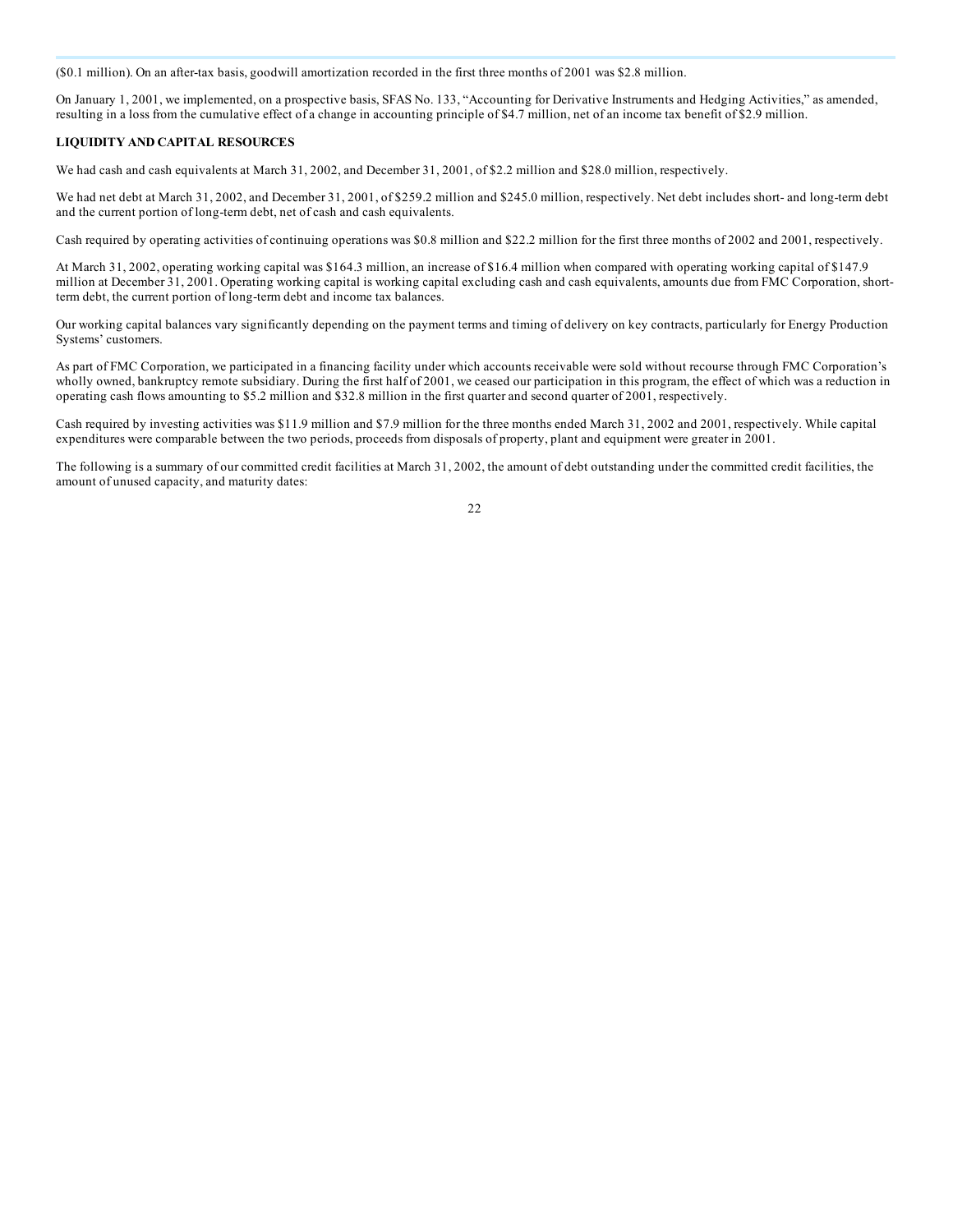| Description                         | Commitment<br>Amount | <b>Debt Outstanding</b><br><b>Under Committed Credit</b><br>Facilities at March 31, 2002<br>(In millions) |               | Unused<br>Capacity at<br>March 31,<br>2002 | Maturity       |
|-------------------------------------|----------------------|-----------------------------------------------------------------------------------------------------------|---------------|--------------------------------------------|----------------|
| Five-year revolving credit facility | 250.0                | \$<br>182.5                                                                                               | <sup>\$</sup> | 67.5                                       | April, 2006    |
| 364-day revolving credit facility   | 150.0                | __                                                                                                        |               | 150.0                                      | April, 2002(1) |
| 150-day revolving credit facility   | 25.0                 |                                                                                                           |               | 25.0                                       | April, 2002(1) |
|                                     |                      |                                                                                                           |               |                                            |                |
|                                     | 425.0                | \$<br>182.5                                                                                               |               | 242.5                                      |                |
|                                     |                      |                                                                                                           |               |                                            |                |

(1) During the second quarter of 2002, the Company renewed its committed 364-day revolving credit facility to allow for borrowings of up to \$182 million under comparable terms. The Company chose not to renew the 150-day revolving credit facility.

Among other restrictions, the terms of the credit agreements include negative covenants related to liens and financial covenants related to consolidated tangible net worth, debt to earnings ratios and interest coverage ratios. The Company is in compliance with all debt covenants as of March 31, 2002. These borrowings carry an effective interest rate of 100 basis points above the one-month London Interbank Offered Rate. We entered into interest rate swap agreements in 2001 related to \$150.0 million of the long-term amount borrowed to fix the effective interest rate thereon at an average rate of 5.37%. Interest rate swaps with notional values of \$100.0 million and \$50.0 million mature in 2003 and 2004, respectively.

Our uncommitted credit, consisting of three domestic credit facilities totaling \$35.0 million, matured on April 25, 2002. During the second quarter of 2002, these credit facilities were renewed for total borrowings of up to \$30.0 million maturing in April 2003. We also have smaller uncommitted credit lines for many of our international subsidiaries. Borrowings under uncommitted facilities totaled \$38.9 million at March 31, 2002, of which approximately \$0.3 million is classified as long-term. Borrowings under uncommitted facilities totaled \$42.2 million at December 31, 2001.

We have an uncommitted credit agreement with MODEC International LLC ("MODEC"), a 37.5% owned joint venture, at interest rates based on our domestic short-term committed credit facilities' interest rate, which was 2.7% in 2002 and 2.9% at December 31, 2001. Under terms of the agreement, MODEC deposits its excess cash with the Company. At March 31, 2002, and December 31, 2001, borrowings from MODEC amounted to \$40.0 million and \$22.7 million, respectively, and were included in short-term debt on the Company's consolidated balance sheets.

We expect to meet our operating needs, fund capital expenditures and potential acquisitions and meet debt service requirements through cash generated from operations and the credit facilities discussed above. Capital spending is forecast to total approximately \$55 to \$60 million for 2002, compared with \$67.6 million in 2001. We routinely evaluate potential acquisitions, divestitures and joint ventures in the ordinary course of business.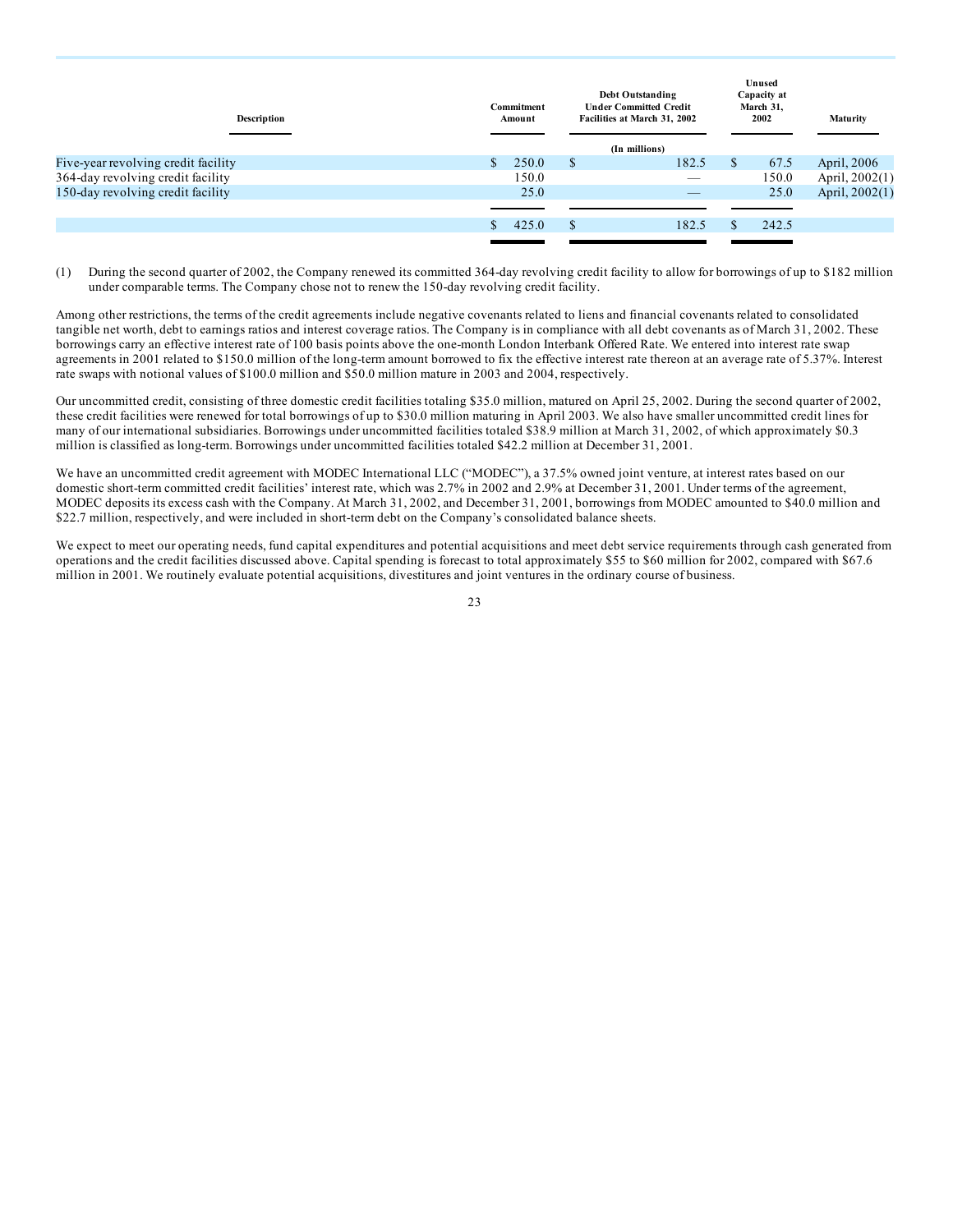The Tax Sharing Agreement we have with FMC Corporation places certain restrictions upon FMC Technologies regarding the sale of assets, the sale or issuance of additional securities (including securities convertible into stock) or the entry into some types of corporate transactions during a restriction period that continues through June 2004, a period of 30 months following the Distribution.

The Company's accumulated other comprehensive loss decreased from \$146.6 million at December 31, 2001, to \$138.3 million at March 31, 2002, as a result of a decrease in cumulative foreign currency translation losses of \$8.3 million, primarily reflecting the translation impact of the Norwegian krone and the Swedish krona against the U.S. dollar.

## **CRITICAL ACCOUNTING POLICIES**

We prepared the consolidated financial statements of FMC Technologies in conformity with accounting principles generally accepted in the United States of America. As such, we were required to make certain estimates, judgments and assumptions about matters that are inherently uncertain. On an ongoing basis, our management re-evaluates these estimates, judgments and assumptions for reasonableness because of the critical impact that these factors have on the reported amounts of assets and liabilities at the date of the financial statements and the reported amounts of revenues and expenses during the periods presented.

#### *Revenue Recognition*

Our primary source of revenue is from equipment sales, and we recognize revenue from the sale of equipment either upon transfer of title to the customer (which is upon shipment or when customer-specific acceptance requirements are met) or under the percentage of completion method. The percentage of completion method applies the provisions of Statement of Position 81-1, "Accounting for Performance of Construction-Type and Certain Production-Type Contracts." We believe that our accounting policy for revenue recognition under the percentage of completion method is critical because it involves difficult judgments about matters that are uncertain.

We use the percentage of completion method most frequently for subsea petroleum exploration equipment projects that involve the design, engineering, manufacturing and assembly of complex, customer-specific systems. The systems are not built from standard bills of material and typically require extended periods of time to construct. We execute contracts with our customers that clearly describe the equipment, systems and/or services that we will provide and the amount of consideration we will receive. The contracts generally require advance customer payments and frequently involve amendments, revisions and extensions over the terms of the production process.

We record revenue as work progresses on each contract in the ratio that costs incurred to date bear to total estimated costs at completion. We prepare estimates of total contract costs and of our progress toward completion of each contract using estimates and judgments based on historical experience and on other factors that we believe to be relevant under the circumstances. Our operating results are highly sensitive to changes in these estimates. It is reasonably likely that materially different operating results would be reported if different methods or assumptions were utilized, or if unforeseen conditions arise that have a significant impact on these projects.

#### *Accounts Receivable*

A significant percentage of revenue from equipment sales in our Energy Production Systems and Airport Systems business segments is concentrated in a relatively small number of customers. We maintain a provision for estimated credit losses based upon our historical experience and any specific customer collection issues that we have identified. However, if any of these major customers experiences a significant unfavorable change in liquidity or financial position, it is reasonably likely that this could have an adverse impact on the collectibility of our accounts receivable and our future operating results.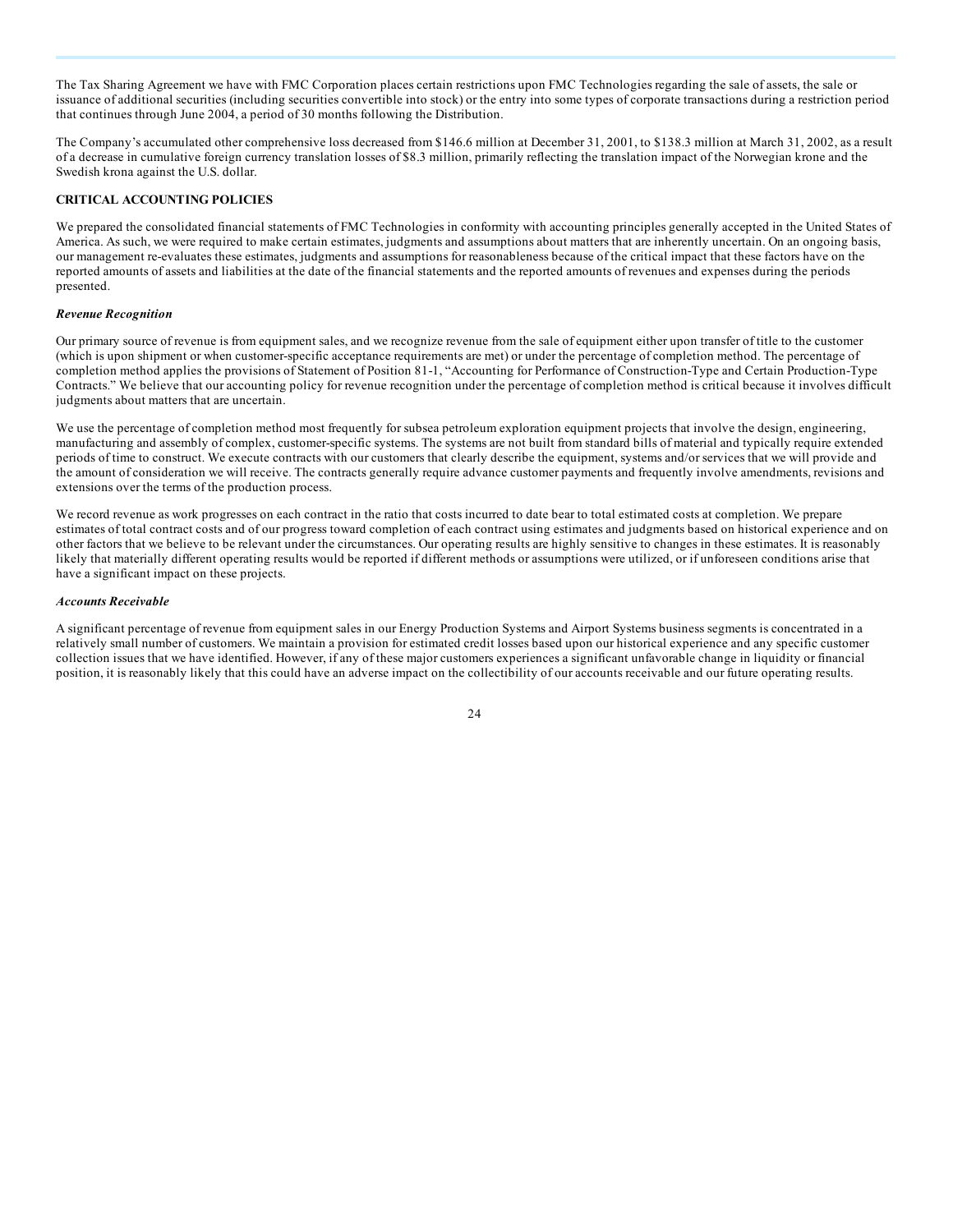#### *Accounting for Income Taxes*

As part of the process of preparing our consolidated financial statements, we are required to estimate our income tax obligations in each of the jurisdictions in which we operate. This process involves estimating our actual current tax liabilities together with assessing temporary differences resulting from differing treatment of items for tax and accounting purposes. These differences result in deferred tax assets and liabilities, which are recorded on our consolidated balance sheets. We must assess the likelihood that our deferred tax assets will be recovered from future taxable income. To the extent we believe that recovery is not likely, we establish a valuation allowance. Adjustments to the valuation allowance may increase or decrease the tax expense included in the consolidated statements of income.

Significant management judgment is required in determining our provision for income taxes, our deferred tax assets and liabilities, and any valuation allowance recorded against our net deferred tax assets. We have recorded a valuation allowance due to uncertainties related to our ability to utilize some of our deferred tax assets before they expire. The valuation allowance is based on our estimates of future taxable income in the jurisdictions in which we operate and the period over which our deferred tax assets will be recoverable. In the event that actual results differ from these estimates or we adjust these estimates in future periods, we may need to establish an additional valuation allowance which could materially impact our financial position and results of operations.

#### *Other Valuation Allowances and Accrued Liabilities*

We are required to make estimates and judgments in connection with other accounting policies, including those related to the value of inventories, assessment of asset impairment, and estimates of liabilities for warranty obligations, restructuring costs, retirement benefits, contingencies and litigation. We base our estimates and judgments related to these matters on historical experience, actuarially determined estimates and/or other factors applicable under the circumstances. If we used different assumptions in forming these estimates, this could have a material impact on the amounts recorded.

#### **ITEM 3. QUANTITATIVE AND QUALITATIVE DISCLOSURES ABOUT MARKET RISK**

There have been no material changes in the Company's assessment of its sensitivity to market risk since its presentation set forth in Item 7A, "Quantitative and Qualitative Disclosures About Market Risk," in its Annual Report on Form 10-K for the fiscal year ended December 31, 2001.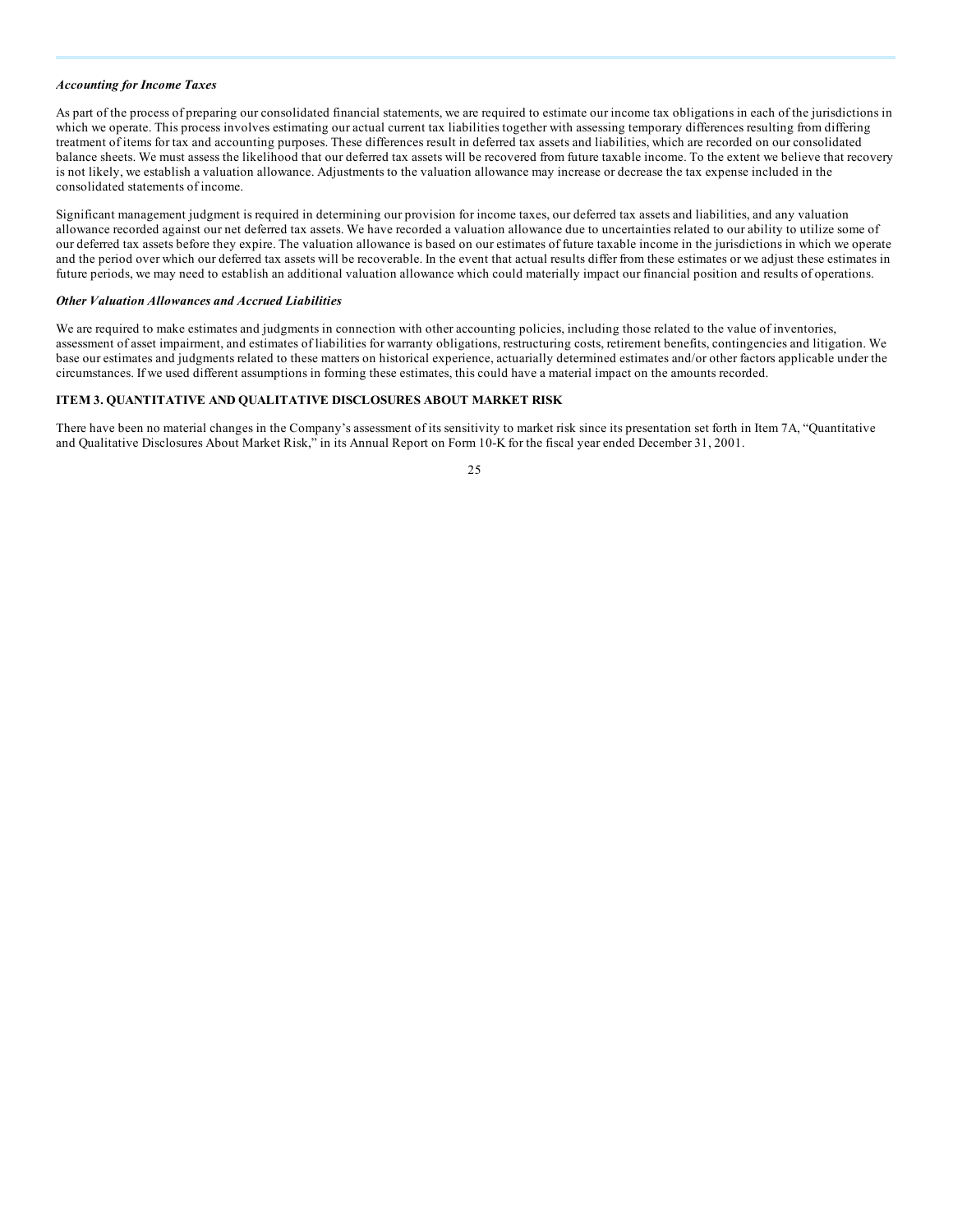# **INDEPENDENT ACCOUNTANTS' REPORT**

A report by KPMG LLP, FMC Technologies' independent accountants, on the financial statements included in Form 10-Q for the quarter ended March 31, 2002, is included on page 27.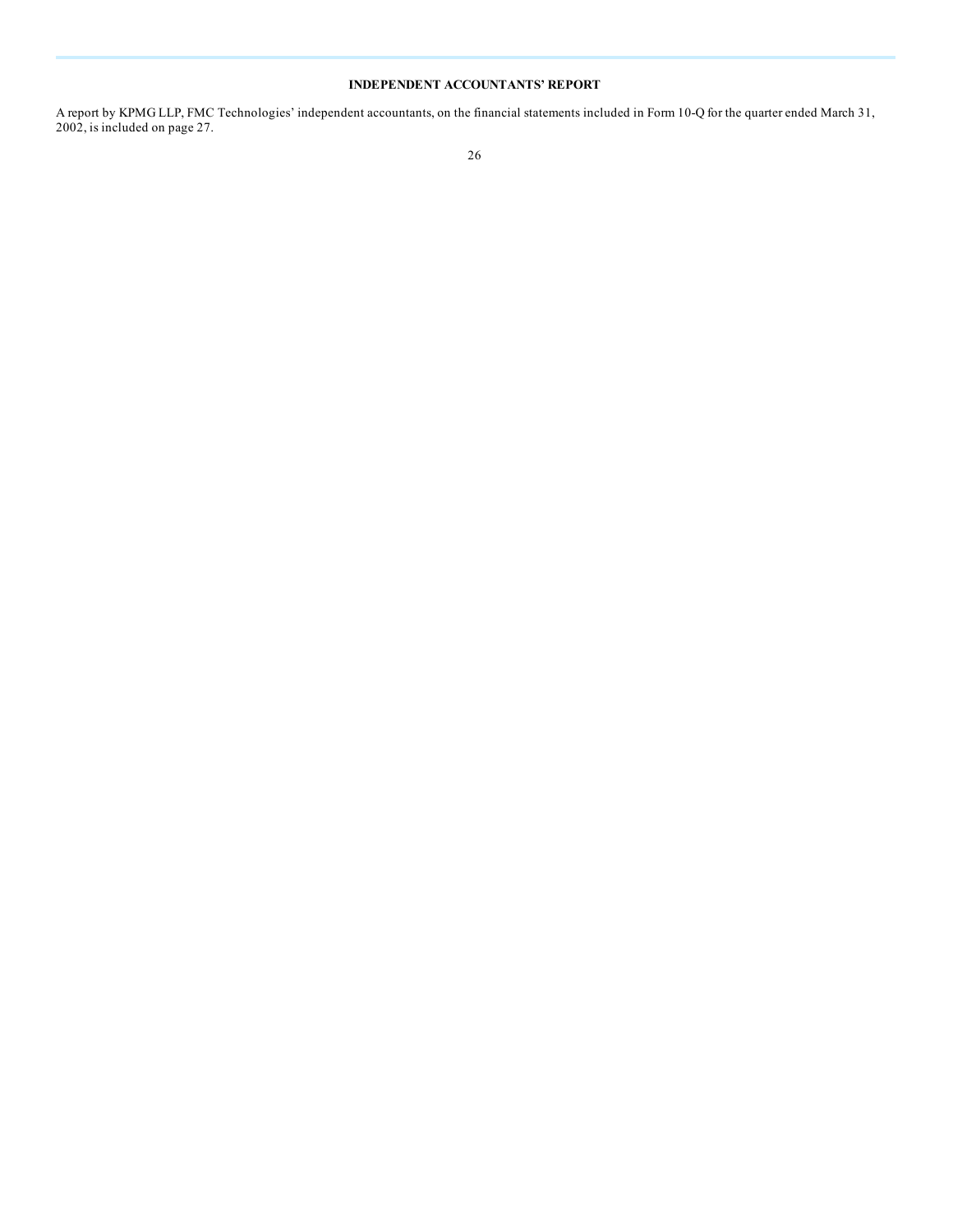## **INDEPENDENT ACCOUNTANTS' REPORT**

The Board of Directors FMC Technologies, Inc.:

We have reviewed the accompanying consolidated balance sheet of FMC Technologies, Inc. as of March 31, 2002, and the related consolidated statements of income and cash flows for the three-month periods ended March 31, 2002 and 2001. These consolidated financial statements are the responsibility of the Company's management.

We conducted our reviews in accordance with standards established by the American Institute of Certified Public Accountants. A review of interim financial information consists principally of applying analytical procedures to financial data and making inquiries of persons responsible for financial and accounting matters. It is substantially less in scope than an audit conducted in accordance with auditing standards generally accepted in the United States of America, the objective of which is the expression of an opinion regarding the financial statements taken as a whole. Accordingly, we do not express such an opinion.

Based on our reviews, we are not aware of any material modifications that should be made to the consolidated financial statements referred to above for them to be in conformity with accounting principles generally accepted in the United States of America.

We have previously audited, in accordance with auditing standards generally accepted in the United States of America, the consolidated balance sheet of FMC Technologies, Inc. as of December 31, 2001 and the related consolidated statements of income, cash flows and changes in stockholders' equity for the year then ended (not presented herein); and in our report dated January 24, 2002, we expressed an unqualified opinion on those consolidated financial statements. In our opinion, the information set forth in the accompanying consolidated balance sheet as of December 31, 2001 is fairly stated, in all material respects, in relation to the consolidated balance sheet from which it has been derived.

/s/ KPMG LLP

Chicago, Illinois April 23, 2002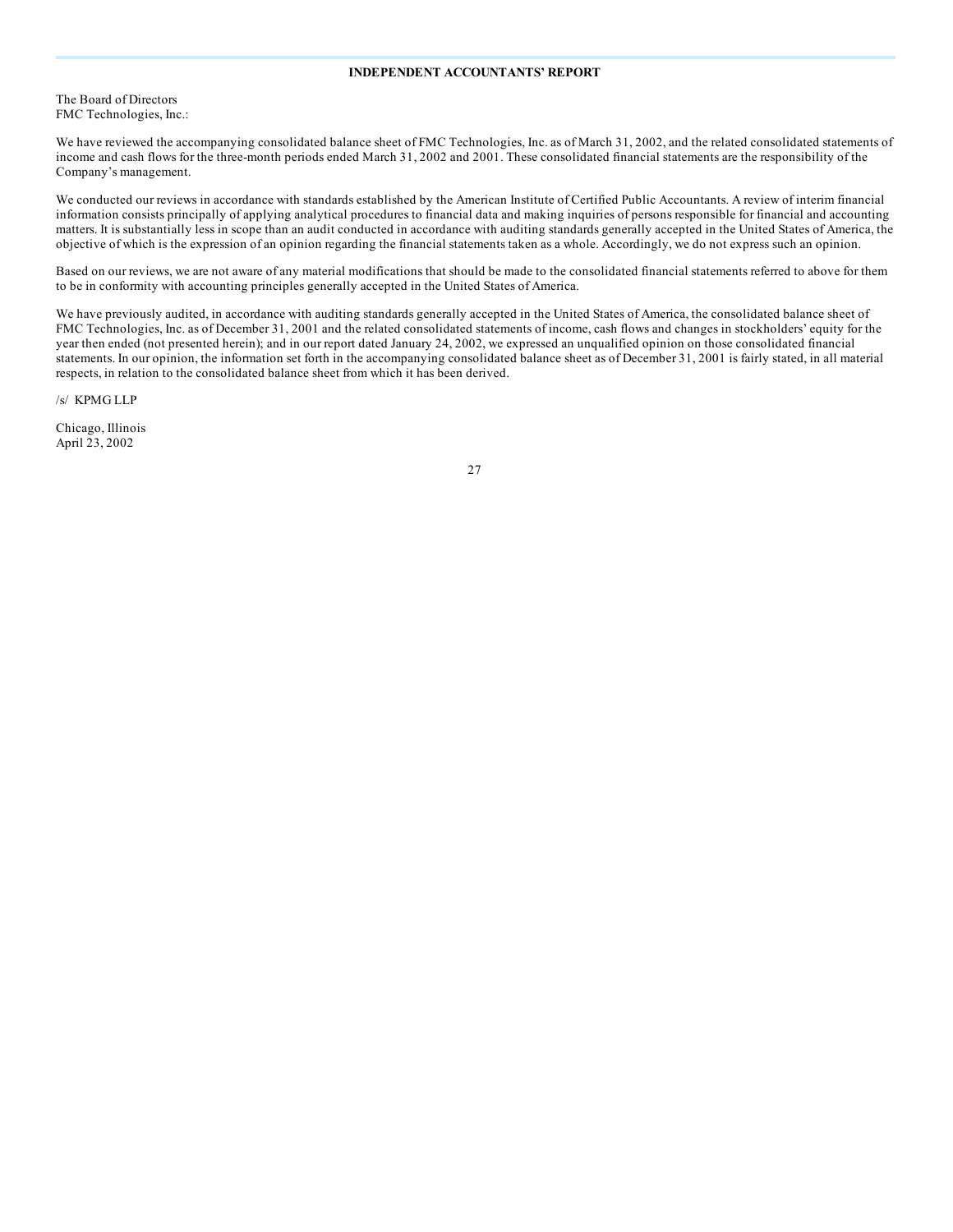# **PART II—OTHER INFORMATION**

# **ITEM 1. LEGAL PROCEEDINGS**

There has been no material change in the Company's significant legal proceedings from the information reported in Part I, Item 3, "Legal Proceedings" of the Company's 2001 Annual Report on Form 10-K.

# **ITEM 6. EXHIBITS AND REPORTS ON FORM 8-K**

(a) Exhibits

| Number in<br><b>Exhibit Table</b> | Description                                        |
|-----------------------------------|----------------------------------------------------|
| 4.7                               | Second Amendment to 364-Day Credit Agreement       |
| 4.8                               | Second Amendment to Five-Year Credit Agreement     |
| 15                                | Letter re: unaudited interim financial information |

(b) Reports on Form 8-K

Form 8-K dated February 27, 2002, containing information presented to investment analysts from various firms.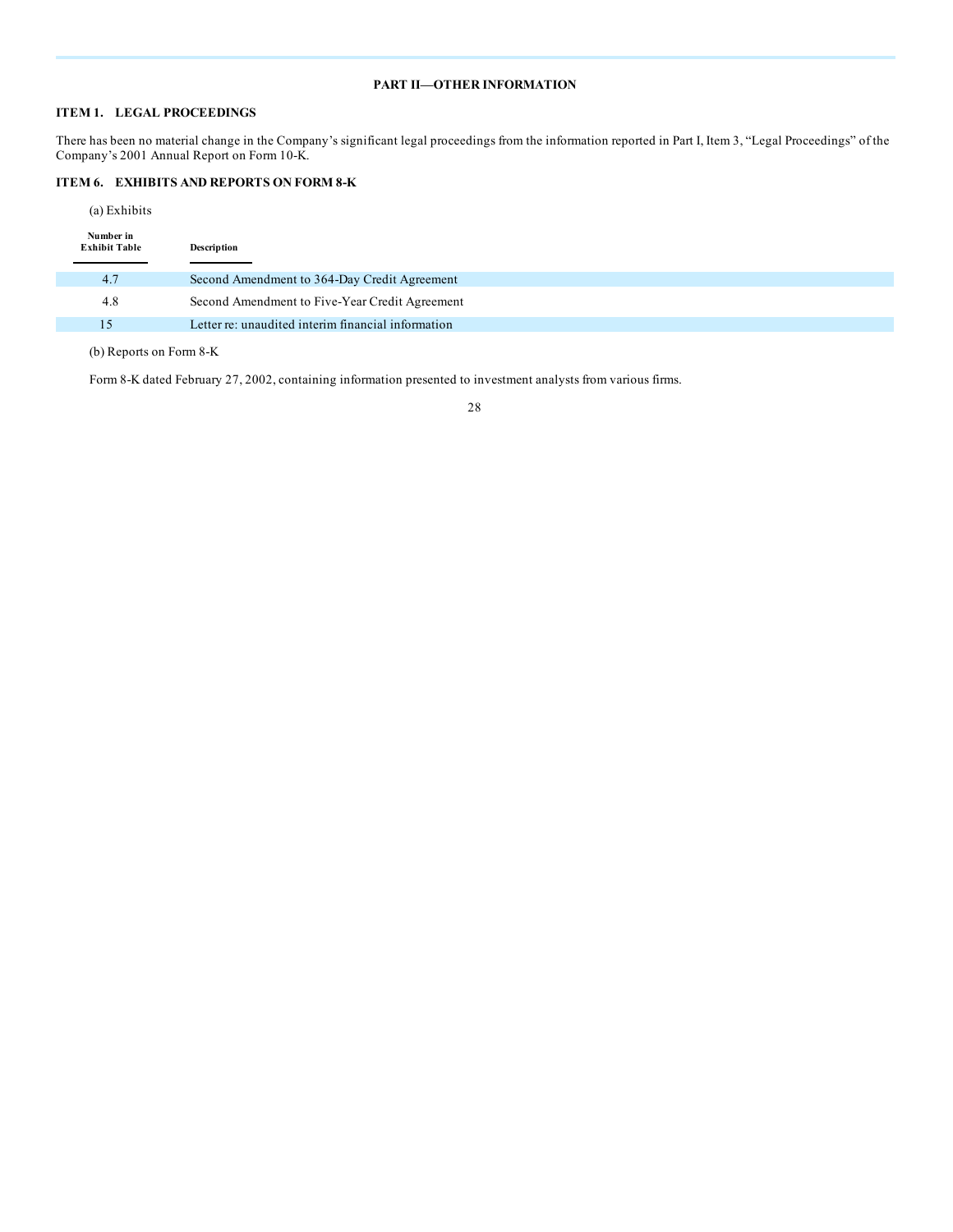# **SIGNATURE**

Pursuant to the requirements of the Securities Exchange Act of 1934, the registrant has duly caused this report to be signed on its behalf by the undersigned thereunto duly authorized.

Date: June 10, 2002 By: /S/ RONALD D. MAMBU

FMC TECHNOLOGIES, INC. **(Registrant)**

**Ronald D. Mambu** *Vice President, Controller, and duly authorized of icer*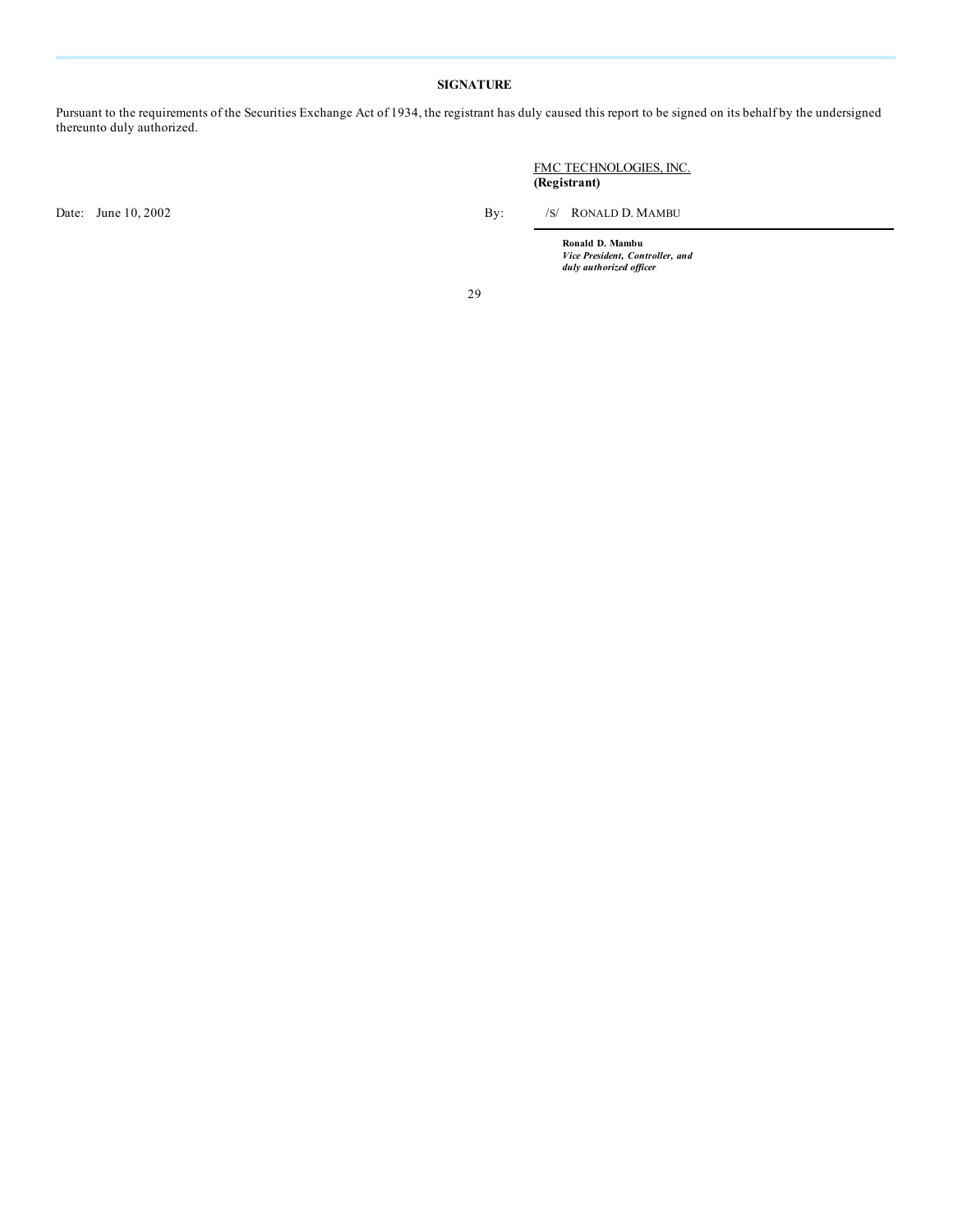# **EXHIBIT INDEX**

| Number in<br><b>Exhibit Table</b> | Description                                        |  |
|-----------------------------------|----------------------------------------------------|--|
| 4.7                               | Second Amendment to 364-Day Credit Agreement       |  |
| 4.8                               | Second Amendment to Five-Year Credit Agreement     |  |
| 15                                | Letter re: unaudited interim financial information |  |
|                                   |                                                    |  |